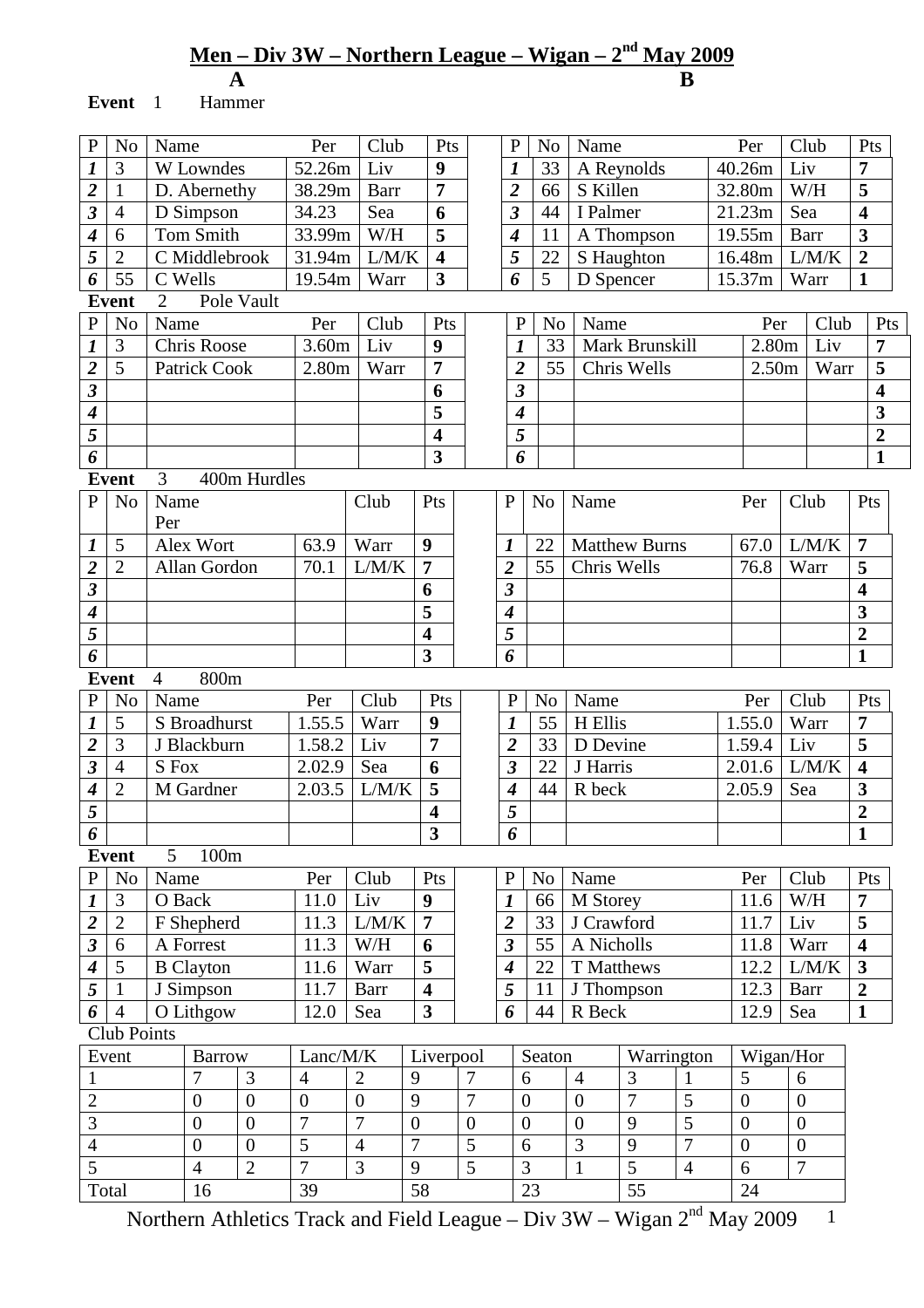### Men

| I<br>۰.<br>v |  |
|--------------|--|
|              |  |

|                             | B<br>$\mathbf A$    |          |                        |                   |                            |                                                      |                                                    |                         |                  |                             |                |  |                             |                                    |                                  |                     |                                |                         |
|-----------------------------|---------------------|----------|------------------------|-------------------|----------------------------|------------------------------------------------------|----------------------------------------------------|-------------------------|------------------|-----------------------------|----------------|--|-----------------------------|------------------------------------|----------------------------------|---------------------|--------------------------------|-------------------------|
|                             | Event               | 6        |                        | Long Jump         |                            |                                                      |                                                    |                         |                  |                             |                |  |                             |                                    |                                  |                     |                                |                         |
| $\, {\bf P}$                | N <sub>o</sub>      | Name     |                        |                   | Per                        | Club                                                 |                                                    | Pts                     |                  | $\mathbf P$                 | N <sub>o</sub> |  | Name                        |                                    |                                  | Per                 | Club                           | Pts                     |
| $\overline{\mathbf{I}}$     | 55                  |          | A Nicholls             |                   | 6.17m                      | Warr                                                 |                                                    | 9                       |                  | 1                           | 5              |  | W Czaja                     |                                    |                                  | 5.90m               | Warr                           | 7                       |
| $\overline{2}$              | 6                   | C Gore   |                        |                   | 6.14m                      | W/H                                                  |                                                    | 7                       |                  | $\overline{2}$              | 3              |  | J Creighton                 |                                    |                                  | 5.82m               | Liv                            | 5                       |
| $\overline{\mathbf{3}}$     | 33                  | A Taylor |                        |                   | 5.86m                      | Liv                                                  |                                                    | 6                       |                  | $\overline{\mathbf{3}}$     | $\mathbf{1}$   |  | R Benson                    |                                    |                                  | 4.29m               | Barr                           | $\overline{\mathbf{4}}$ |
| $\overline{\boldsymbol{4}}$ | 11                  |          | J Thompson             |                   | 4.91m                      | Barr                                                 |                                                    | 5                       |                  | $\boldsymbol{4}$            | 22             |  | C Blakie                    |                                    |                                  | 4.20m               | L/M/K                          | $\overline{\mathbf{3}}$ |
| $\overline{5}$              | $\overline{2}$      |          | A Higginson            |                   | 4.85m                      | L/M/K                                                |                                                    | $\overline{\mathbf{4}}$ |                  | 5                           | 44             |  | G Warwick                   |                                    |                                  | 3.96m               | Sea                            | $\overline{2}$          |
| $\overline{6}$              | $\overline{4}$      | I Palmer |                        |                   | 4.40m                      | Sea                                                  |                                                    | $\overline{\mathbf{3}}$ |                  | 6                           |                |  |                             |                                    |                                  |                     |                                | $\mathbf{1}$            |
|                             | <b>Event</b>        | $\tau$   |                        | Steeplechase      |                            |                                                      |                                                    |                         |                  |                             |                |  |                             |                                    |                                  |                     |                                |                         |
| ${\bf P}$                   | N <sub>o</sub>      | Name     |                        |                   | Per                        | Club                                                 |                                                    | Pts                     |                  | $\mathbf{P}$                | N <sub>o</sub> |  | Name                        |                                    |                                  | Per                 | Club                           | Pts                     |
| $\overline{\mathbf{I}}$     | $\overline{2}$      |          | D Parkinson            |                   | 9.45.5                     | L/M/K                                                |                                                    | 9                       |                  | 1                           | 22             |  | A Gordon                    |                                    |                                  | 11.29.4             | L/M/K                          | $\overline{7}$          |
| $\overline{2}$              | 5                   | O Park   |                        |                   | 10.55.2                    | Warr                                                 |                                                    | 7                       |                  | $\overline{\mathbf{2}}$     |                |  |                             |                                    |                                  |                     |                                | 5                       |
| $\overline{\mathbf{3}}$     | 3                   | T Clarke |                        |                   | 11.56.9                    |                                                      |                                                    | 6                       |                  | $\overline{\mathbf{3}}$     |                |  |                             |                                    |                                  |                     |                                | $\overline{\mathbf{4}}$ |
| $\overline{\boldsymbol{4}}$ |                     |          |                        |                   |                            |                                                      |                                                    | 5                       |                  | $\overline{\boldsymbol{4}}$ |                |  |                             |                                    |                                  |                     |                                | 3                       |
| $\overline{5}$              |                     |          |                        |                   |                            |                                                      |                                                    | $\overline{\mathbf{4}}$ |                  | 5                           |                |  |                             |                                    |                                  |                     |                                | $\overline{2}$          |
| $\overline{6}$              |                     |          |                        |                   |                            |                                                      |                                                    | $\overline{\mathbf{3}}$ |                  | 6                           |                |  |                             |                                    |                                  |                     |                                | $\mathbf{1}$            |
|                             | Event               | 8        |                        | 110m Hurdles      |                            |                                                      |                                                    |                         |                  |                             |                |  |                             |                                    |                                  |                     |                                |                         |
| $\, {\bf P}$                | N <sub>o</sub>      | Name     |                        |                   | Per                        | Club                                                 |                                                    | Pts                     |                  | $\mathbf{P}$                | N <sub>o</sub> |  | Name                        |                                    |                                  | Per                 | Club                           | Pts                     |
| $\boldsymbol{l}$            | $\overline{2}$      |          | A Gordon               |                   | 20.6                       | L/M/K                                                | 9                                                  |                         |                  | $\boldsymbol{l}$            | 22             |  |                             | C Middlebrook                      |                                  | 24.4                | L/M/K                          | $\overline{7}$          |
| $\overline{2}$              | 5                   | C Wells  |                        |                   | 21.4                       | Warr                                                 | 7                                                  |                         |                  | $\overline{2}$              |                |  |                             |                                    |                                  |                     |                                | 5                       |
| $\frac{3}{4}$               |                     |          |                        |                   |                            |                                                      | 6                                                  |                         |                  | 3                           |                |  |                             |                                    |                                  |                     |                                | $\overline{\mathbf{4}}$ |
|                             |                     |          |                        |                   |                            |                                                      | 5                                                  |                         |                  | 4                           |                |  |                             |                                    |                                  |                     |                                | 3                       |
| $\overline{5}$              |                     |          |                        |                   |                            |                                                      | $\overline{\mathbf{4}}$                            |                         |                  | 5                           |                |  |                             |                                    |                                  | $\overline{2}$      |                                |                         |
| $\overline{6}$              |                     |          |                        |                   |                            |                                                      | $\overline{\mathbf{3}}$                            |                         |                  | 6                           |                |  |                             |                                    |                                  |                     |                                | $\mathbf{1}$            |
|                             | <b>Event</b>        | 9        | Discus                 |                   |                            |                                                      |                                                    |                         |                  |                             |                |  |                             |                                    |                                  |                     |                                |                         |
| $\, {\bf P}$                | N <sub>o</sub>      | Name     |                        |                   | Per                        | Club                                                 |                                                    | Pts                     |                  | $\mathbf{P}$                | N <sub>o</sub> |  | Name                        |                                    |                                  | Per                 | Club                           | Pts                     |
| $\boldsymbol{l}$            | $\overline{4}$      |          | P Simpson              |                   | 40.32                      | Sea                                                  |                                                    | 9                       |                  | $\boldsymbol{l}$            | 66             |  | S Killen                    |                                    |                                  | 25.84               | W/H                            | 7                       |
| $\frac{2}{3}$               | $\mathbf{1}$        |          | D Abernethy            |                   | 39.98                      | <b>Barr</b>                                          |                                                    | 7                       |                  | $\overline{2}$              | 33             |  | A Reynolds                  |                                    |                                  | 23.35               | Liv                            | 5                       |
|                             | 3                   |          | W Lowndes              |                   | 39.93                      | Liv                                                  |                                                    | 6                       |                  | $\overline{\mathbf{3}}$     | 11             |  |                             | A Thompson                         |                                  | 20.76               | Barr                           | $\overline{\mathbf{4}}$ |
| $\boldsymbol{4}$            | 6                   | T Smith  |                        |                   | 37.05                      | W/H                                                  |                                                    | 5                       |                  | $\boldsymbol{4}$            | 22             |  | S Houghton                  |                                    |                                  | 19.20               | L/M/K                          | $\overline{\mathbf{3}}$ |
| $\overline{5}$              | $\overline{2}$      |          | A Middlebrook          |                   | 26.78                      | $L/M/K$                                              |                                                    | $\overline{\mathbf{4}}$ |                  | $\overline{5}$              | $\overline{5}$ |  | $\overline{P} \text{ Cook}$ |                                    |                                  | 18.25   Warr        |                                | $\overline{\mathbf{c}}$ |
| 6                           | 55                  |          | D Spencer              |                   | 19.20                      | Warr                                                 |                                                    | $\overline{\mathbf{3}}$ |                  | 6                           |                |  |                             |                                    |                                  |                     |                                | $\mathbf{1}$            |
|                             | <b>Event</b>        |          | 10 High Jump           |                   |                            |                                                      |                                                    |                         |                  |                             |                |  |                             |                                    |                                  |                     |                                |                         |
| $\mathbf{P}$                | No                  | Name     |                        |                   | Per                        | Club                                                 |                                                    | Pts                     |                  | ${\bf P}$                   | N <sub>o</sub> |  | Name                        |                                    |                                  | Per                 | Club                           | Pts                     |
| $\boldsymbol{l}$            | 3                   |          | J Creighton            |                   | 2.00                       | Liv                                                  | 9                                                  |                         |                  | $\bm{l}$                    | 22             |  | C Blakey                    |                                    |                                  | 1.70                | L/M/K                          | 7                       |
| $\frac{2}{3}$               | 6                   | C Gore   |                        |                   | 1.90                       | $\ensuremath{\text{W}}\xspace/\ensuremath{\text{H}}$ | $\overline{7}$                                     |                         |                  | $\boldsymbol{2}$            | 55             |  | W Czaja                     |                                    |                                  | 1.55                | Warr                           | 5                       |
|                             | $\overline{2}$<br>5 |          | A Higginson            |                   | 1.80                       | ${\rm L/M/K}$                                        |                                                    | 6                       |                  | $\overline{\mathbf{3}}$     | 33             |  | C Roose                     |                                    |                                  | 1.55                | Liv                            | $\overline{\mathbf{4}}$ |
| $\overline{4}$              |                     | P Cook   |                        |                   | 1.70                       | Warr                                                 | 5                                                  |                         |                  | $\boldsymbol{4}$            |                |  |                             |                                    |                                  |                     |                                | 3                       |
| $\overline{5}$              |                     |          |                        |                   |                            |                                                      | $\overline{\mathbf{4}}$<br>$\overline{\mathbf{3}}$ |                         |                  | 5                           |                |  |                             |                                    |                                  |                     |                                | $\overline{2}$          |
| $\overline{6}$              |                     |          |                        |                   |                            |                                                      |                                                    |                         |                  | 6                           |                |  |                             |                                    |                                  |                     |                                | $\mathbf{1}$            |
|                             | Club Points         |          |                        |                   |                            |                                                      |                                                    |                         |                  |                             |                |  |                             |                                    |                                  |                     |                                |                         |
|                             | Event               |          | <b>Barrow</b><br>5     | $\overline{4}$    | Lanc/M/K<br>$\overline{4}$ | 3                                                    | 6                                                  | Liverpool               | 5                | 3                           | Seaton         |  | 2                           | Warrington<br>9                    | $\overline{7}$                   | 7                   | Wigan/Hor<br>$\overline{0}$    |                         |
| 6<br>$\overline{7}$         |                     |          |                        |                   |                            | $\overline{7}$                                       |                                                    |                         |                  |                             |                |  |                             |                                    |                                  |                     |                                |                         |
|                             |                     |          | $\overline{0}$         | $\overline{0}$    | 9                          |                                                      | 6                                                  |                         | $\overline{0}$   | $\overline{0}$              |                |  | $\overline{0}$              | $\boldsymbol{0}$<br>$\overline{7}$ | 7                                | $\overline{0}$      | $\overline{0}$                 |                         |
| $\overline{8}$              |                     |          | $\boldsymbol{0}$       | $\mathbf{0}$<br>5 | 9                          | 7                                                    | $\overline{0}$                                     |                         | $\boldsymbol{0}$ | $\boldsymbol{0}$            |                |  | $\overline{0}$              |                                    | $\overline{0}$                   | $\boldsymbol{0}$    | $\mathbf{0}$<br>$\overline{7}$ |                         |
| 9<br>$\overline{10}$        |                     |          | 7                      | $\boldsymbol{0}$  | $\overline{4}$<br>6        | 3<br>$\overline{7}$                                  | 6                                                  |                         | 5                | 9                           |                |  | $\overline{0}$              | 3<br>$\overline{5}$                | $\overline{2}$<br>$\overline{5}$ | 5<br>$\overline{7}$ |                                |                         |
| Total                       |                     |          | $\boldsymbol{0}$<br>21 |                   | 59                         |                                                      | $\boldsymbol{9}$<br>41                             |                         | $\overline{4}$   | $\boldsymbol{0}$            | 14             |  | $\boldsymbol{0}$            | 45                                 |                                  | 26                  | $\boldsymbol{0}$               |                         |
|                             |                     |          |                        |                   |                            |                                                      |                                                    |                         |                  |                             |                |  |                             |                                    |                                  |                     |                                |                         |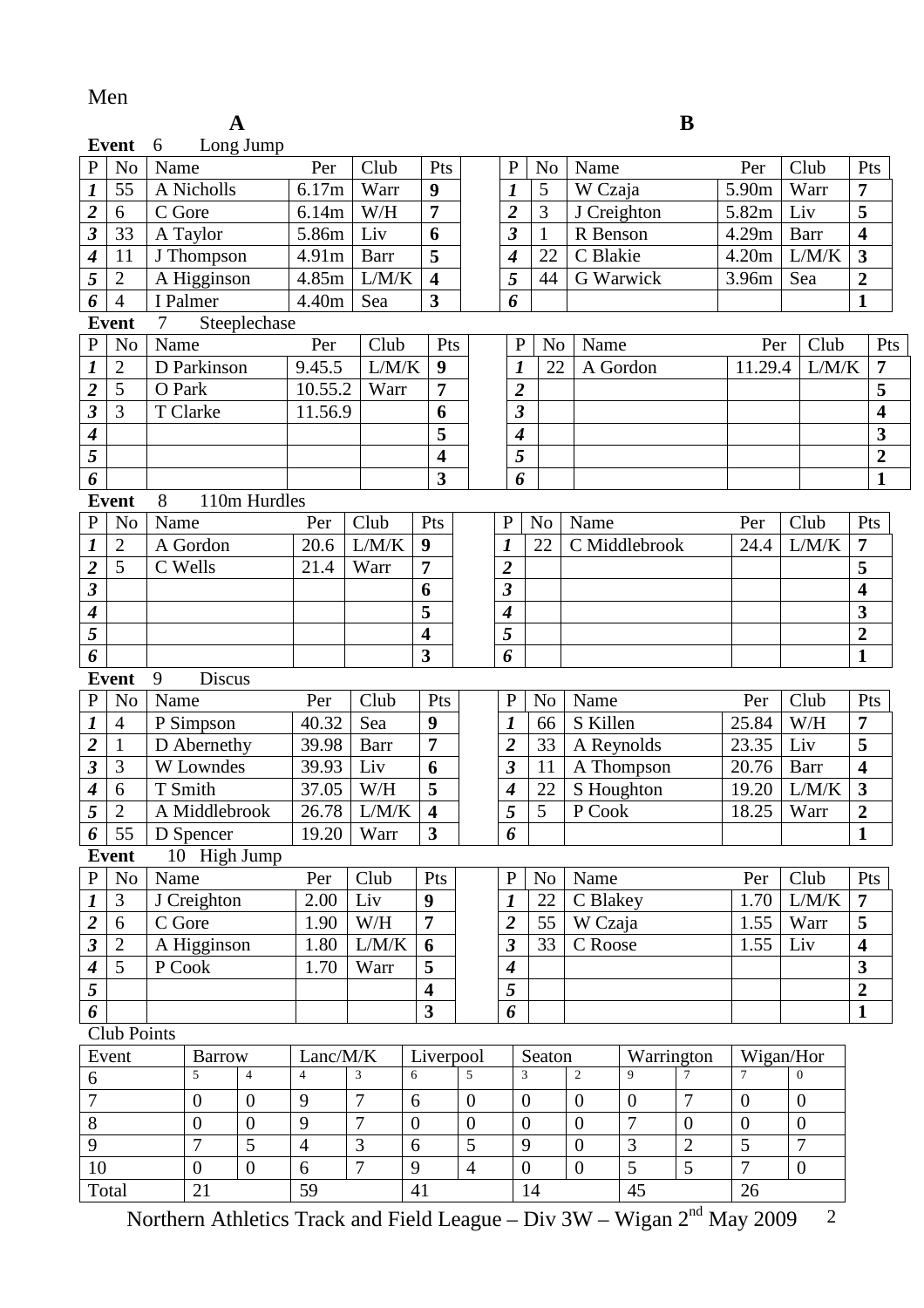### Men

|                                           | B<br>A<br><b>Event</b>           |        |                             |                |                |                                                      |                          |                |                                |                       |                  |                                  |  |                  |                |                                           |     |
|-------------------------------------------|----------------------------------|--------|-----------------------------|----------------|----------------|------------------------------------------------------|--------------------------|----------------|--------------------------------|-----------------------|------------------|----------------------------------|--|------------------|----------------|-------------------------------------------|-----|
|                                           |                                  | 11     | Shot                        |                |                |                                                      |                          |                |                                |                       |                  |                                  |  |                  |                |                                           |     |
| $\mathbf{P}$                              | N <sub>o</sub>                   | Name   |                             |                | Per            | Club                                                 | Pts                      |                | $\mathbf P$                    | N <sub>o</sub>        | Name             |                                  |  | Per              | Club           | Pts                                       |     |
| $\overline{\mathbf{I}}$                   | $\mathfrak{Z}$                   |        | W Lowndes                   |                | 14.62          | Liv                                                  | $\boldsymbol{9}$         |                | $\boldsymbol{l}$               | 33                    |                  | A Reynolds                       |  | 9.75             | Liv            | 7                                         |     |
| $\overline{\mathbf{2}}$                   | $\overline{4}$                   |        | P Simpson                   |                | 11.60          | Sea                                                  | $\overline{7}$           |                | $\overline{\mathbf{2}}$        | 11                    |                  | A Thompson                       |  | 8.20             | Barr           | 5                                         |     |
|                                           | $\mathbf{1}$                     |        | D Abernethy                 |                | 11.06          | Barr                                                 | 6                        |                | $\overline{\mathbf{3}}$        | 22                    |                  | S Houghton                       |  | 7.55             | L/M/K          | $\overline{\mathbf{4}}$                   |     |
| $\overline{4}$                            | 6                                |        | S Killen                    |                | 10.38          | W/H                                                  | $\overline{\mathbf{5}}$  |                | 4                              | 44                    | I Plamer         |                                  |  | 7.38             | Sea            | $\overline{\mathbf{3}}$                   |     |
| $\overline{5}$                            | $\overline{2}$                   |        | C Middlebrook               |                | 9.90           | L/M/K                                                | $\overline{\mathbf{4}}$  |                | 5                              | 5                     |                  | D Spencer                        |  | 6.32             | Warr           | $\overline{2}$                            |     |
| 6                                         | 55                               |        | C Wells                     |                | 6.95           | Warr                                                 | 3                        |                | 6                              |                       |                  |                                  |  |                  |                | $\mathbf{1}$                              |     |
|                                           | <b>Event</b>                     | 12     | 400m                        |                |                |                                                      |                          |                |                                |                       |                  |                                  |  |                  |                |                                           |     |
| ${\bf P}$                                 | N <sub>o</sub>                   | Name   |                             |                | Per            | Club                                                 | Pts                      |                | $\mathbf{P}$                   | No                    | Name             |                                  |  | Per              | Club           |                                           | Pts |
| $\overline{\mathbf{I}}$                   | 3                                | D Yip  |                             |                | 50.5           | Liv                                                  | 9                        |                | 1                              | 55                    | H Ellis          |                                  |  | 52.6             | Warr           | $\overline{7}$                            |     |
| $\overline{2}$                            | $\overline{4}$                   | S Fox  |                             |                | 52.1           | Sea                                                  | 7                        |                | $\overline{2}$                 | 33                    |                  | M Fairfield                      |  | 53.0             | Liv            | 5                                         |     |
| $\overline{\mathbf{3}}$                   | 5                                |        | S Broadhurst                |                | 52.4           | Warr                                                 | 6                        |                | 3                              | 22                    |                  | M Gardner                        |  | 54.0             | L/M/K          | $\overline{\mathbf{4}}$                   |     |
| $\overline{\mathcal{A}}$                  | 6                                |        | <b>B</b> Axon-Dawber        |                | 53.0           | W/H                                                  | 5                        |                | $\boldsymbol{4}$               | 44                    |                  | C Lithgow                        |  | 55.6             | Sea            | 3                                         |     |
| $\overline{5}$                            | $\overline{2}$                   |        | M Burns                     |                | 53.8           | L/M/K                                                | $\overline{\mathbf{4}}$  |                | 5                              |                       |                  |                                  |  |                  |                | $\overline{2}$                            |     |
| $\overline{6}$                            | $\mathbf{1}$                     |        | R Benson                    |                | 65.8           | <b>Barr</b>                                          | $\overline{\mathbf{3}}$  |                | 6                              |                       |                  |                                  |  |                  |                | $\mathbf{1}$                              |     |
|                                           | Event                            | 13     | 1500m                       |                |                |                                                      |                          |                |                                |                       |                  |                                  |  |                  |                |                                           |     |
| $\overline{P}$                            | N <sub>o</sub>                   | Name   |                             |                | Per            | Club                                                 | Pts                      |                | $\mathbf{P}$                   | N <sub>o</sub>        | Name             |                                  |  | Per              | Club           | Pts                                       |     |
| $\boldsymbol{l}$                          | 5                                |        | M Jackson                   |                | 3.57.1         | Warr                                                 | 9                        |                | $\boldsymbol{l}$               | 55                    | D Cliffe         |                                  |  | 4.05.9           | Warr           | 7                                         |     |
| $\frac{2}{3}$                             | 6                                |        | J Crompton                  |                | 3.57.3         | W/H                                                  | 7                        |                | $\overline{2}$                 | $\mathbf{1}$          | D Hook           |                                  |  | 4.17.4           | <b>Barr</b>    | 5                                         |     |
|                                           | 3                                |        | R Dewhurst                  |                | 4.14.8         | Liv                                                  | 6                        |                | $\overline{\mathbf{3}}$        | 22                    | J Modley         |                                  |  | 4.28.5           | L/M/K          | $\overline{\mathbf{4}}$                   |     |
| $\overline{4}$                            | 11                               |        | P Waite                     |                | 4.15.0         | <b>Barr</b>                                          | 5                        |                | 4                              | 33                    | T Croft          |                                  |  | 5.15.7           | Liv            | 3                                         |     |
| 5                                         | $\overline{2}$                   |        | K Alderson                  |                | 4.18.2         | L/M/K                                                | $\overline{\mathbf{4}}$  |                | 5                              |                       |                  |                                  |  |                  |                | $\overline{2}$                            |     |
| $\overline{6}$                            | $\overline{4}$                   |        | 4.39.7<br>N Thompson<br>Sea |                |                |                                                      | $\overline{\mathbf{3}}$  |                | 6                              |                       |                  |                                  |  |                  |                | $\mathbf{1}$                              |     |
|                                           | <b>Event</b>                     | 14     | 200m                        |                |                |                                                      |                          |                |                                |                       |                  |                                  |  |                  |                |                                           |     |
| $\overline{P}$                            | N <sub>o</sub>                   | Name   |                             |                | Per            | Club                                                 | Pts                      |                | $\mathbf P$                    | N <sub>o</sub>        | Name             |                                  |  | Per              | Club           | Pts                                       |     |
| $\boldsymbol{l}$                          | $\mathfrak{Z}$                   | O Back |                             |                | 22.4           | Liv                                                  | 9                        |                | $\boldsymbol{l}$               | 33                    | J Crawford       |                                  |  | 23.5             | Liv            | 7                                         |     |
| $\overline{2}$                            | $\overline{2}$                   |        | F Shepherd                  |                | 23.2           | L/M/K                                                | $\overline{7}$           |                | $\overline{2}$                 | 66                    | J Thomas         |                                  |  | 23.7             | W/H            | 5                                         |     |
| $\overline{\mathbf{3}}$<br>$\overline{4}$ | 5                                |        | <b>B</b> Clayton            |                | 23.6           | Warr                                                 | 6                        |                | $\overline{\mathbf{3}}$        | 22                    | <b>G</b> Parsons |                                  |  | 24.2             | L/M/K<br>Sea   | $\overline{\mathbf{4}}$                   |     |
|                                           | $\overline{4}$<br>$\overline{6}$ | S Fox  |                             |                | 23.6<br>25.1   | Sea                                                  | 5<br>$\overline{\bf{4}}$ |                | 4<br>$\overline{\overline{5}}$ | 44<br>$\overline{55}$ | O Lithgow        |                                  |  | 24.4             | Warr           | $\overline{\mathbf{3}}$<br>$\overline{2}$ |     |
| 5 <sup>1</sup><br>6                       |                                  |        | D Axon-Dawber               |                |                | $\ensuremath{\text{W}}\xspace/\ensuremath{\text{H}}$ | $\overline{\mathbf{3}}$  |                | 6                              |                       | S McEwan         |                                  |  | 25.1             |                | $\mathbf{1}$                              |     |
|                                           | 1<br><b>Event</b>                |        | J Simpson<br>15 5km         |                | 25.4           | Barr                                                 |                          |                |                                |                       |                  |                                  |  |                  |                |                                           |     |
| $\, {\bf P}$                              | N <sub>0</sub>                   | Name   |                             |                | Per            | Club                                                 | Pts                      |                | ${\bf P}$                      | N <sub>0</sub>        | Name             |                                  |  | Per              | Club           | Pts                                       |     |
| $\boldsymbol{l}$                          | $\overline{2}$                   |        | D Parkinson                 |                | 15.53.8        | L/M/K                                                | 9                        |                | 1                              | 55                    | P Hicken         |                                  |  | 17.24.2          | Warr           | 7                                         |     |
|                                           | 5                                |        | L Thompson                  |                | 16.03.4        | Warr                                                 | $\overline{7}$           |                | $\overline{\mathbf{2}}$        | 22                    | D Brown          |                                  |  | 18.15.1          | L/M/K          | 5                                         |     |
| $\frac{2}{3}$                             | 3                                |        | R Dewhuest                  |                | 16.10.5        | Liv                                                  | 6                        |                | $\mathfrak{z}$                 |                       |                  |                                  |  |                  |                | $\overline{\mathbf{4}}$                   |     |
| $\overline{4}$                            | $\mathbf{1}$                     |        | P savage                    |                | 17.30.3        | Barr                                                 | 5                        |                | $\boldsymbol{4}$               |                       |                  |                                  |  |                  |                | 3                                         |     |
| $\overline{5}$                            | $\overline{4}$                   |        | <b>B</b> Thompson           |                | 17.49.5        | Sea                                                  | $\overline{\mathbf{4}}$  |                | 5                              |                       |                  |                                  |  |                  |                | $\overline{2}$                            |     |
| 6                                         |                                  |        |                             |                |                |                                                      | 3                        |                | 6                              |                       |                  |                                  |  |                  |                | $\mathbf{1}$                              |     |
|                                           | Club Points                      |        |                             |                |                |                                                      |                          |                |                                |                       |                  |                                  |  |                  |                |                                           |     |
|                                           | Event                            |        | <b>Barrow</b>               |                | Lanc/M/K       |                                                      | Liverpool                |                |                                | Seaton                |                  | Warrington                       |  |                  | Wigan/Hor      |                                           |     |
| 11                                        |                                  |        | 6                           | $\overline{5}$ | $\overline{4}$ | $\overline{4}$                                       | 9                        | $\overline{7}$ | $\tau$                         |                       | 3                | $\Omega$<br>3                    |  | 5                | $\Omega$       |                                           |     |
| 12                                        |                                  |        | 3                           | $\overline{0}$ | $\overline{4}$ | $\overline{4}$                                       | 9                        | 5              | $\overline{7}$                 |                       | 3                | $\overline{7}$<br>6              |  | 5                | $\overline{0}$ |                                           |     |
| 13                                        |                                  |        | 5                           | 5              | $\overline{4}$ | $\overline{4}$                                       | 6                        | 3              | 3                              |                       | $\mathbf{0}$     | 7<br>9                           |  | 7                | $\overline{0}$ |                                           |     |
| 14                                        |                                  |        | 3                           | $\overline{0}$ | 7              | $\overline{4}$                                       | 9                        | $\overline{7}$ | 5                              |                       | $\overline{0}$   | 6<br>$\overline{2}$              |  | $\overline{4}$   | $\overline{0}$ |                                           |     |
| 15                                        |                                  |        | $\overline{5}$              | $\overline{0}$ | 9              | $\overline{5}$                                       | 6                        | $\overline{0}$ | $\overline{4}$                 |                       | $\boldsymbol{0}$ | $\overline{7}$<br>$\overline{7}$ |  | $\boldsymbol{0}$ | $\overline{0}$ |                                           |     |
| Total                                     |                                  |        | 32                          |                | 49             |                                                      | 61                       |                |                                | 32                    |                  | 54                               |  | 21               |                |                                           |     |
|                                           |                                  |        |                             |                |                |                                                      |                          |                |                                |                       |                  |                                  |  |                  |                |                                           |     |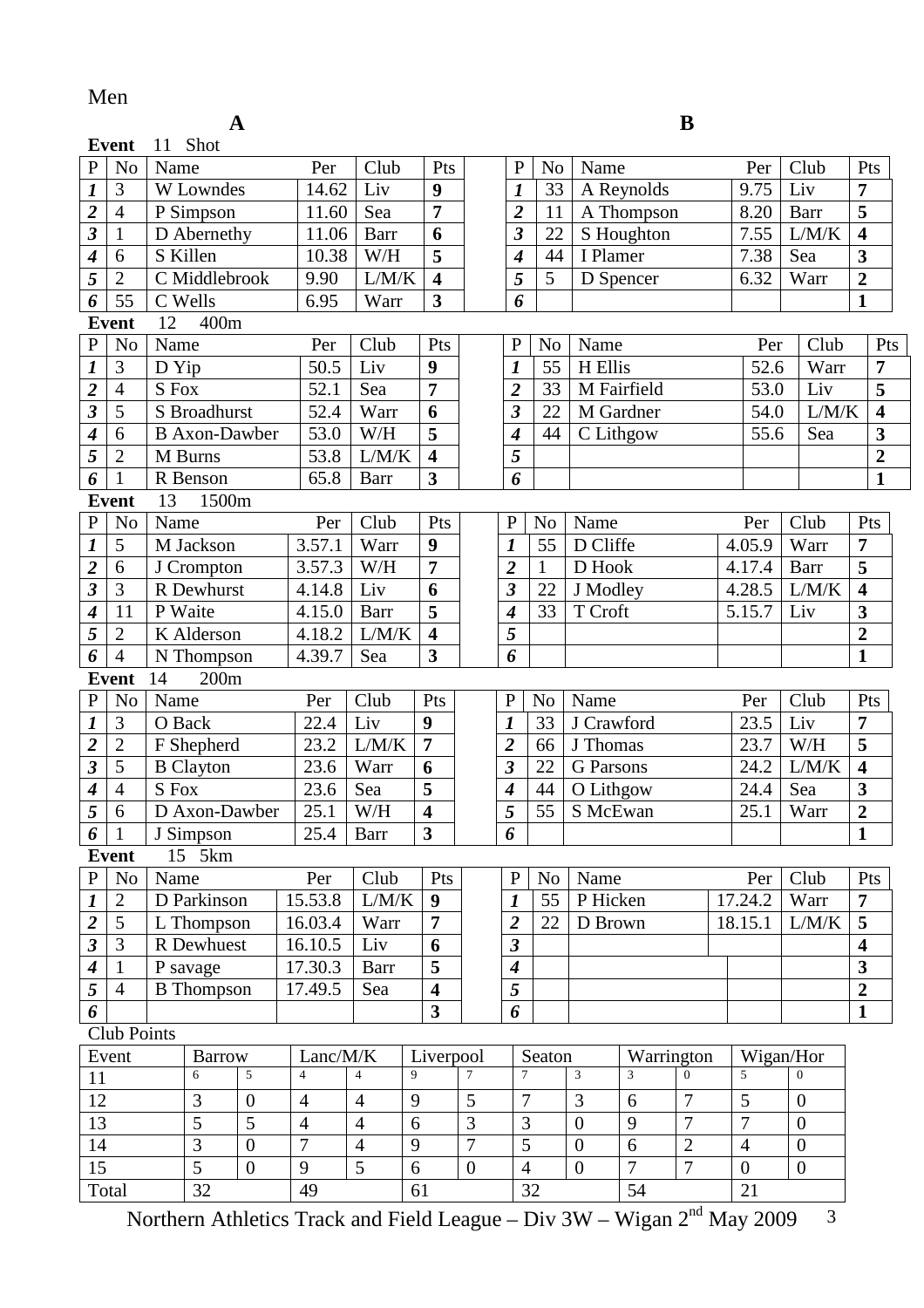### Men

|                         | <b>Event</b>                  | 16          |                | Triple Jump      |                |                  |                         |                  |                         |                |                |                  |             |                  |                |                  |       |                         |
|-------------------------|-------------------------------|-------------|----------------|------------------|----------------|------------------|-------------------------|------------------|-------------------------|----------------|----------------|------------------|-------------|------------------|----------------|------------------|-------|-------------------------|
| $\mathbf{P}$            | N <sub>o</sub>                | Name        |                |                  | Per            | Club             | Pts                     |                  | $\mathbf{P}$            | N <sub>0</sub> |                | Name             |             |                  | Per            |                  | Club  | Pts                     |
| $\overline{\mathbf{I}}$ | 55                            |             | W Czaja        |                  | 13.06          | Warr             | 9                       |                  | 1                       | 5              |                | S McEwan         |             |                  | 12.92          |                  | Warr  | 7                       |
|                         | 33                            |             | A Taylor       |                  | 12.92          | Liv              | $\overline{7}$          |                  | $\overline{\mathbf{c}}$ | 3              |                | S Gee            |             |                  | 12.11          | Liv              |       | 5                       |
| $\frac{2}{3}$           | 6                             | C Gore      |                |                  | 12.04          | W/H              | 6                       |                  | $\boldsymbol{\beta}$    | 66             |                | O Stringer       |             |                  | 11.20          |                  | W/H   | $\overline{\mathbf{4}}$ |
| $\overline{4}$          | $\overline{2}$                |             | L Mogan        |                  | 11.24          | L/M/K            | 5                       |                  | 4                       | 22             |                |                  | T Matthews  |                  | 10.77          |                  | L/M/K | $\overline{\mathbf{3}}$ |
| $\overline{5}$          |                               |             |                |                  |                |                  | $\overline{\mathbf{4}}$ |                  | 5                       |                |                |                  |             |                  |                |                  |       | $\boldsymbol{2}$        |
| $\boldsymbol{\delta}$   |                               |             |                |                  |                |                  | $\overline{\mathbf{3}}$ |                  | 6                       |                |                |                  |             |                  |                |                  |       | $\mathbf{1}$            |
|                         | Event                         | 17          | 4 x 100m       |                  |                |                  |                         |                  |                         |                |                |                  |             |                  |                |                  |       |                         |
| $\, {\bf P}$            | N <sub>o</sub>                | Name        |                |                  | Per            | Club             | Pts                     |                  | $\mathbf{P}$            | N <sub>0</sub> |                | Name             |             |                  | Per            |                  | Club  | Pts                     |
| $\overline{\mathbf{I}}$ | 6                             | W/H         |                |                  | 44.1           |                  | $\boldsymbol{9}$        |                  | 1                       |                |                |                  |             |                  |                |                  |       | $\overline{7}$          |
| $\frac{2}{3}$           | 3                             | Lib         |                |                  | 47.0           |                  | $\overline{7}$          |                  | $\overline{\mathbf{c}}$ |                |                |                  |             |                  |                |                  |       | 5                       |
|                         | $\overline{2}$                | L/M/K       |                |                  | 47.5           |                  | 6                       |                  | $\overline{\mathbf{3}}$ |                |                |                  |             |                  |                |                  |       | $\overline{\mathbf{4}}$ |
| $\overline{\mathbf{4}}$ | 5                             | Warr        |                |                  | 47.9           |                  | 5                       |                  | $\boldsymbol{4}$        |                |                |                  |             |                  |                |                  |       | 3                       |
| $\overline{5}$          | $\overline{4}$                | Sea         |                |                  | 58.1           |                  | $\overline{\mathbf{4}}$ |                  | 5                       |                |                |                  |             |                  |                |                  |       | $\overline{2}$          |
| 6                       |                               |             |                |                  |                |                  | 3                       |                  | 6                       |                |                |                  |             |                  |                |                  |       | $\mathbf{1}$            |
|                         | <b>Event</b>                  | 18          | 4 x 400m       |                  |                |                  |                         |                  |                         |                |                |                  |             |                  |                |                  |       |                         |
| $\, {\bf P}$            | N <sub>o</sub>                | Name        |                |                  | Per            | Club             | Pts                     |                  | $\mathbf P$             |                | N <sub>0</sub> | Name             |             |                  | Per            |                  | Club  | Pts                     |
| $\overline{\mathbf{I}}$ | 3                             | Liv         |                |                  | 3.32.6         |                  | 9                       |                  | $\boldsymbol{l}$        |                |                |                  |             |                  |                |                  |       | 7                       |
| $\frac{2}{3}$           | $\overline{2}$                | L/M/K       |                |                  | 3.38.6         |                  | $\overline{7}$          |                  | $\boldsymbol{2}$        |                |                |                  |             |                  |                |                  |       | 5                       |
|                         | 5                             | Warr        |                |                  | 3.41.1         |                  | 6                       |                  | $\overline{\mathbf{3}}$ |                |                |                  |             |                  |                |                  |       | $\overline{\mathbf{4}}$ |
| $\overline{4}$          | 6                             | W/H         |                |                  | 3.42.9         |                  | 5                       |                  | $\boldsymbol{4}$        |                |                |                  |             |                  |                |                  |       | 3                       |
| $\overline{5}$          | $\overline{4}$                | Sea         |                |                  | 3.55.8         |                  | $\overline{\mathbf{4}}$ |                  | 5                       |                |                |                  |             |                  |                |                  |       | $\boldsymbol{2}$        |
| $\overline{6}$          | $\mathbf{1}$                  | <b>Barr</b> |                |                  | 4.10.0         |                  | $\overline{\mathbf{3}}$ |                  | $\overline{6}$          |                |                |                  |             |                  |                |                  |       | $\mathbf{1}$            |
|                         | <b>Event</b><br>Javelin<br>19 |             |                |                  |                |                  |                         |                  |                         |                |                |                  |             |                  |                |                  |       |                         |
| $\, {\bf P}$            | N <sub>0</sub>                | Name        |                |                  | Per            | Club             | Pts                     |                  | $\mathbf{P}$            | N <sub>o</sub> |                | Name             |             |                  | Per            |                  | Club  | Pts                     |
| $\boldsymbol{l}$        | 3                             | A Allan     |                |                  | 51.98          | Liv              | 9                       |                  | $\boldsymbol{l}$        | 66             |                | S Killan         |             |                  | 39.87          |                  | W/H   | 7                       |
| $\overline{\mathbf{c}}$ | 6                             |             | A Cawley       |                  | 42.78          | W/H              | $\overline{7}$          |                  | $\overline{2}$          | 33             |                |                  | M Brunskill |                  | 32.87          | Liv              |       | 5                       |
| $\overline{\mathbf{3}}$ | $\overline{2}$                |             | L Horgan       |                  | 36.86          | L/M/K            | 6                       |                  | 3                       | 55             |                | A Worte          |             |                  | 28.99          |                  | Warr  | $\overline{\mathbf{4}}$ |
| $\overline{4}$          | $\overline{5}$                |             | S Broadhurst   |                  | 33.21          | Warr             | 5                       |                  | 4                       | 22             |                |                  | S Houghton  |                  | 28.16          |                  | L/M/K | $\overline{\mathbf{3}}$ |
| $\overline{5}$          | 44                            |             | I Palmer       |                  | 29.50          | Sea              | 4                       |                  | 5                       | $\overline{4}$ |                | G Warwick        |             |                  | 23.81          | Sea              |       | $\boldsymbol{2}$        |
| $\overline{6}$          |                               |             |                |                  |                |                  | $\overline{\mathbf{3}}$ |                  | 6                       |                |                |                  |             |                  |                |                  |       | $\mathbf{1}$            |
|                         | Event                         | 20          |                |                  |                |                  |                         |                  |                         |                |                |                  |             |                  |                |                  |       |                         |
| P                       | N <sub>o</sub>                | Name        |                |                  | Per            | Club             | Pts                     |                  | $\mathbf{P}$            | N <sub>o</sub> |                | Name             |             |                  | Per            |                  | Club  | Pts                     |
| $\overline{\mathbf{1}}$ |                               |             |                |                  |                |                  | 9                       |                  | 1                       |                |                |                  |             |                  |                |                  |       | 7                       |
| $\frac{2}{\frac{3}{4}}$ |                               |             |                |                  |                |                  | 7                       |                  | $\overline{\mathbf{2}}$ |                |                |                  |             |                  |                |                  |       | 5                       |
|                         |                               |             |                |                  |                |                  | 6                       |                  | $\overline{\mathbf{3}}$ |                |                |                  |             |                  |                |                  |       | $\overline{\mathbf{4}}$ |
|                         |                               |             |                |                  |                |                  | 5                       |                  | $\boldsymbol{4}$        |                |                |                  |             |                  |                |                  |       | 3                       |
|                         |                               |             |                |                  |                |                  | $\overline{\mathbf{4}}$ |                  | 5                       |                |                |                  |             |                  |                |                  |       | $\boldsymbol{2}$        |
| 6                       |                               |             |                |                  |                |                  | $\overline{\mathbf{3}}$ |                  | 6                       |                |                |                  |             |                  |                |                  |       | $\mathbf{1}$            |
|                         | Club Points                   |             |                |                  |                |                  |                         |                  |                         |                |                |                  |             |                  |                |                  |       |                         |
|                         | Event                         |             | <b>Barrow</b>  |                  | Lanc/M/K       |                  | Liverpool               |                  |                         | Seaton         |                |                  | Warrington  |                  | Wigan/Hor      |                  |       |                         |
| 16                      |                               |             | $\overline{0}$ | $\overline{0}$   | 5              | 34               | $\tau$                  | $\overline{5}$   | $\Omega$                |                |                | $\overline{0}$   | 9           | $\overline{7}$   | 6              | $\overline{4}$   |       |                         |
| 17                      |                               |             | $\overline{4}$ | $\boldsymbol{0}$ | 6              | $\boldsymbol{0}$ | $\tau$                  | $\overline{0}$   | $\boldsymbol{0}$        |                |                | $\boldsymbol{0}$ | 5           | $\mathbf{0}$     | 9              | $\boldsymbol{0}$ |       |                         |
| 18                      |                               |             | 3              | $\boldsymbol{0}$ | $\overline{7}$ | $\overline{0}$   | 9                       | $\boldsymbol{0}$ | $\overline{4}$          |                |                | $\overline{0}$   | 6           | $\boldsymbol{0}$ | 5              | $\overline{0}$   |       |                         |
| 19                      |                               |             | $\overline{0}$ | $\mathbf{0}$     | 6              | 3                | 9                       | 5                | $\overline{4}$          |                |                | $\overline{2}$   | 5           | $\overline{4}$   | $\overline{7}$ | $\overline{7}$   |       |                         |
| 20                      |                               |             |                |                  |                |                  |                         |                  |                         |                |                |                  |             |                  |                |                  |       |                         |
|                         | $\overline{7}$<br>Total       |             |                | 30               |                | 42               |                         |                  | 10                      |                |                | 36               |             | 38               |                |                  |       |                         |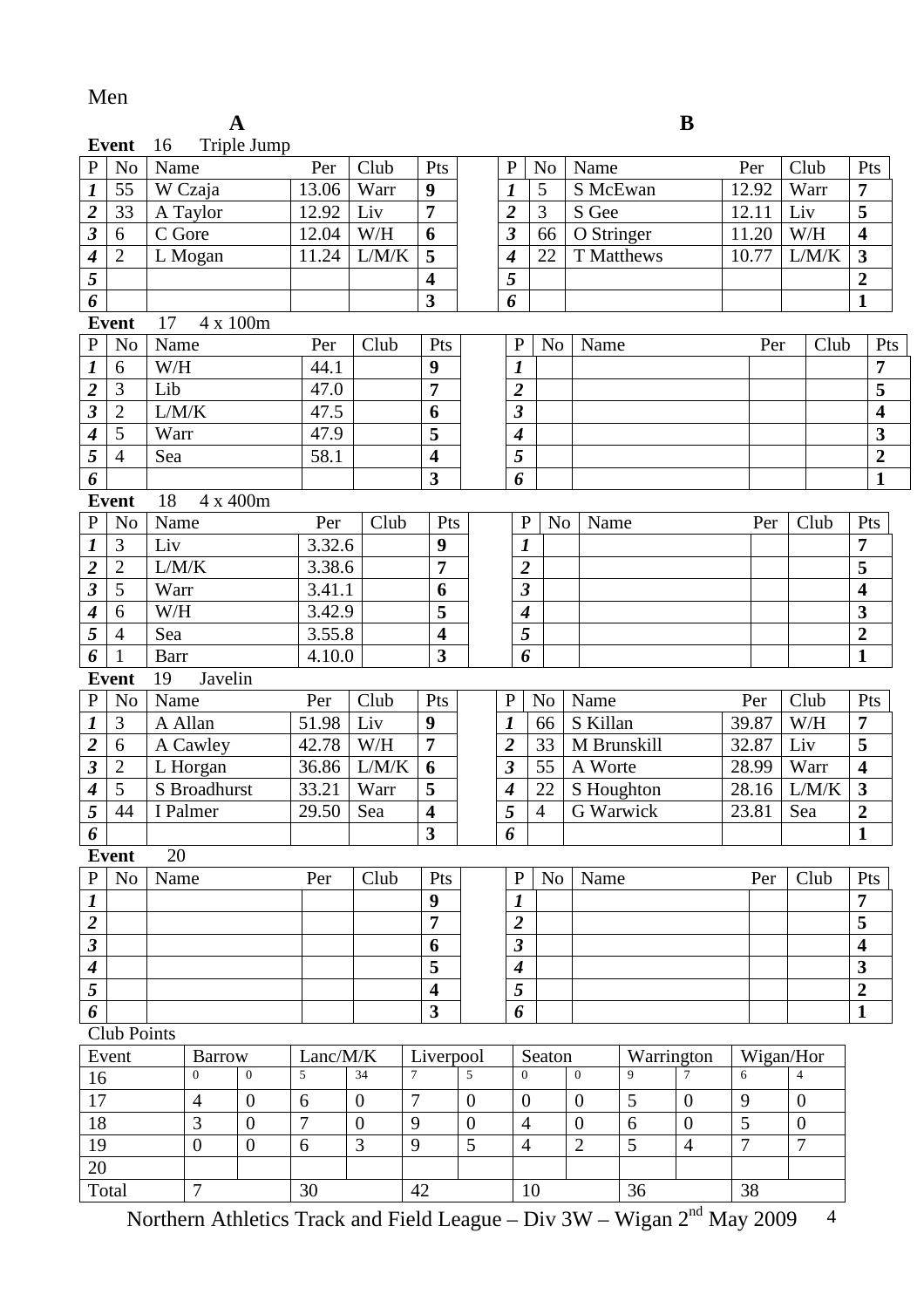# **Women** - **Div 3W – Northern League – Wigan – 2nd May 2009**

|                             | B<br>A<br>Pole Vault<br><b>Event</b><br>$\mathbf{1}$ |                        |                  |                |                |                         |                                                    |                |                             |                |                |                        |                |                |                  |                         |
|-----------------------------|------------------------------------------------------|------------------------|------------------|----------------|----------------|-------------------------|----------------------------------------------------|----------------|-----------------------------|----------------|----------------|------------------------|----------------|----------------|------------------|-------------------------|
|                             |                                                      |                        |                  |                |                |                         |                                                    |                |                             |                |                |                        |                |                |                  |                         |
| $\mathbf P$                 | N <sub>o</sub>                                       | Name                   |                  | Per            | Club           |                         | Pts                                                |                | $\mathbf P$                 | N <sub>o</sub> | Name           |                        |                | Per            | Club             | Pts                     |
| $\boldsymbol{l}$            | 3                                                    | Helen Croft            |                  | <b>NH</b>      | Liv            |                         |                                                    |                | 1                           |                |                |                        |                |                |                  | $\overline{7}$          |
| $\overline{\mathbf{2}}$     |                                                      |                        |                  |                |                |                         |                                                    |                | $\overline{\mathbf{2}}$     |                |                |                        |                |                |                  | 5                       |
| $\mathfrak{z}$              |                                                      |                        |                  |                |                |                         |                                                    |                | $\overline{\mathbf{3}}$     |                |                |                        |                |                |                  | $\overline{\mathbf{4}}$ |
| $\boldsymbol{4}$            |                                                      |                        |                  |                |                |                         |                                                    |                | $\boldsymbol{4}$            |                |                |                        |                |                |                  | 3                       |
| $\overline{5}$              |                                                      |                        |                  |                |                |                         |                                                    |                | 5                           |                |                |                        |                |                |                  | $\overline{2}$          |
| 6                           | <b>Event</b>                                         |                        |                  |                |                |                         |                                                    |                | 6                           |                |                |                        |                |                |                  | $\mathbf{1}$            |
| ${\bf P}$                   | N <sub>o</sub>                                       | $\overline{2}$<br>Name | Long Jump        | Per            | Club           |                         | Pts                                                |                | ${\bf P}$                   | N <sub>o</sub> | Name           |                        |                | Per            | Club             | Pts                     |
| $\boldsymbol{l}$            | 6                                                    | S McPherson            |                  | 5.24m          | W/H            |                         | 9                                                  |                | 1                           | 22             |                | Jenny Tynan            |                | 4.58m          | L/M/K            | $\overline{7}$          |
| $\overline{2}$              | $\mathbf{1}$                                         | Rebecca Cook           |                  | 4.82m          | Barr           |                         | $\overline{7}$                                     |                | $\overline{\mathbf{2}}$     | 44             |                | Tania Hall             |                | 4.21m          | Sea              | 5                       |
| $\overline{\mathbf{3}}$     | $\overline{2}$                                       | <b>Holly Nelson</b>    |                  | 4.60m          | L/M/K          |                         | 6                                                  |                | $\boldsymbol{\beta}$        | 3              |                | Helen Croft            |                | 4.02m          | Liv              | $\overline{\mathbf{4}}$ |
| $\overline{\boldsymbol{4}}$ | $\overline{4}$                                       | <b>Kirsty Norwood</b>  |                  | 4.56m          | Sea            |                         | 5                                                  |                | $\boldsymbol{4}$            | 5              |                | Claire Irons           |                | 2.40m          | Warr             | $\mathbf{3}$            |
| $\overline{5}$              | 33                                                   | Zoe Needham            |                  | 4.47m          | Liv            |                         | $\overline{\mathbf{4}}$                            |                | 5                           |                |                |                        |                |                |                  | $\overline{2}$          |
| $\overline{6}$              | 55                                                   | Karen Lewis            |                  | 3.03           | Warr           |                         | $\overline{\mathbf{3}}$                            |                | 6                           |                |                |                        |                |                |                  | $\mathbf{1}$            |
|                             | <b>Event</b>                                         | $\mathfrak{Z}$         | 400m Hurdles     |                |                |                         |                                                    |                |                             |                |                |                        |                |                |                  |                         |
| ${\bf P}$                   | N <sub>o</sub>                                       | Name                   |                  | Per            | Club           |                         | Pts                                                |                | $\mathbf P$                 | N <sub>o</sub> | Name           |                        |                | Per            | Club             | Pts                     |
| $\boldsymbol{l}$            | $\mathbf{1}$                                         | Rebecca Cook           |                  | 68.2           | <b>Barr</b>    |                         | 9                                                  |                | 1                           | 22             |                | <b>Heather Beattie</b> |                | 80.7           | L/M/K            | $\overline{7}$          |
| $\overline{\mathbf{2}}$     | 6                                                    | <b>Claire Holmes</b>   |                  | 75.6           | W/H            | $\overline{7}$          |                                                    |                | $\overline{\mathbf{2}}$     | 55             |                | Karen Lewis            |                | 99.9           | Warr             | 5                       |
| $\overline{\mathbf{3}}$     | 5                                                    | Jenny Smith            |                  | 85.1           | Warr           |                         | 6                                                  |                | $\overline{\mathbf{3}}$     |                |                |                        |                |                |                  | $\overline{\mathbf{4}}$ |
| $\overline{\boldsymbol{4}}$ | $\overline{4}$                                       | S A Busby              |                  | 86.1           | Sea            |                         | 5                                                  |                | $\overline{\boldsymbol{4}}$ |                |                |                        |                |                |                  | 3                       |
| $\overline{5}$              | $\overline{2}$                                       | H Beattie              |                  | 93.5           | L/M/K          | $\overline{\mathbf{4}}$ |                                                    |                | 5                           |                |                |                        |                |                |                  | $\overline{2}$          |
| $\overline{6}$              |                                                      |                        |                  |                |                |                         | $\overline{\mathbf{3}}$                            |                | 6                           |                |                |                        |                |                |                  | $\mathbf{1}$            |
|                             | <b>Event</b>                                         | 800m<br>$\overline{4}$ |                  |                |                |                         |                                                    |                |                             |                |                |                        |                |                |                  |                         |
| ${\bf P}$                   | N <sub>o</sub>                                       | Name                   |                  | Per            | Club           |                         | Pts                                                |                | $\mathbf P$                 | N <sub>o</sub> | Name           |                        |                | Per            | Club             | Pts                     |
| $\boldsymbol{l}$            | 5                                                    | Jenny Smith            |                  | 2.25.5         | Warr           |                         | 9                                                  |                | 1                           | 55             |                | Sarah Griffiths        |                | 2.32.2         | Warr             | $\overline{7}$          |
| $\overline{2}$              | $\overline{2}$                                       | Lauren Cooper          |                  | 2.27.4         | L/M/K          |                         | $\overline{7}$                                     |                | $\overline{2}$              | 22             |                | Kathy Winrow           |                | 2.52.7         | L/M/K            | 5                       |
| $\overline{\mathbf{3}}$     | $\mathbf{1}$                                         | <b>Jessica Flower</b>  |                  | 2.29.0         | <b>Barr</b>    |                         | 6                                                  |                | $\overline{\mathbf{3}}$     |                |                |                        |                |                |                  | $\overline{\mathbf{4}}$ |
| $\boldsymbol{4}$            | 3                                                    | Anne Croft             |                  | 3.36.5         |                |                         | 5                                                  |                | $\boldsymbol{4}$            |                |                |                        |                |                |                  | 3                       |
| $\overline{5}$              |                                                      |                        |                  |                |                |                         | $\overline{\mathbf{4}}$<br>$\overline{\mathbf{3}}$ |                | $\overline{5}$              |                |                |                        |                |                |                  | $\overline{\mathbf{c}}$ |
| 6                           | <b>Event</b>                                         | 5 <sup>5</sup>         |                  |                |                |                         |                                                    |                | 6                           |                |                |                        |                |                |                  | $\mathbf{1}$            |
| $\, {\bf P}$                | N <sub>o</sub>                                       | Name                   | Hammer           | Per            | Club           |                         | Pts                                                |                | ${\bf P}$                   | N <sub>o</sub> | Name           |                        |                | Per            | Club             | Pts                     |
| $\mathbf{I}$                | 6                                                    | <b>B</b> Lishman       |                  | 43.95m         | W/H            |                         | 9                                                  |                | 1                           | 33             |                | G Llewwllyn            |                | 23.72m         | Liv              | $\overline{7}$          |
|                             | 3                                                    | S Woodward             |                  | 38.83m         | Liv            |                         | $\overline{7}$                                     |                | $\boldsymbol{2}$            | 44             | S Busby        |                        |                | 13.73m         | Sea              | 5                       |
| $\frac{2}{3}$               | $\overline{5}$                                       | C Irons                |                  | 23.52m         | Warr           |                         | 6                                                  |                | $\mathfrak{z}$              | 55             | J Wort         |                        |                | 13.68m         | Warr             | $\overline{\mathbf{4}}$ |
| $\overline{4}$              | $\mathbf{1}$                                         | L Walker               |                  | 23.26m         | <b>Barr</b>    |                         | 5                                                  |                | 4                           |                |                |                        |                |                |                  | $\mathbf{3}$            |
| $\overline{5}$              | $\overline{4}$                                       | L Smith                |                  | 19.56m         | Sea            |                         | $\overline{\mathbf{4}}$                            |                | 5                           |                |                |                        |                |                |                  | $\overline{2}$          |
| 6                           | 2                                                    | C Huck                 |                  | 18.26m         | L/M/K          |                         | 3                                                  |                | 6                           |                |                |                        |                |                |                  | 1                       |
|                             | Club Points                                          |                        |                  |                |                |                         |                                                    |                |                             |                |                |                        |                |                |                  |                         |
|                             | Event                                                | <b>Barrow</b>          |                  | Lanc/M/K       |                |                         | Liverpool                                          |                |                             | Seaton         |                | Warrington             |                | Wigan/Hor      |                  |                         |
| $\mathbf{1}$                |                                                      | $\overline{0}$         | $\boldsymbol{0}$ | $\mathbf{0}$   | $\overline{0}$ | $\mathbf{0}$            |                                                    | $\overline{0}$ | $\overline{0}$              |                | $\mathbf{0}$   | $\overline{0}$         | $\overline{0}$ | $\overline{0}$ | $\theta$         |                         |
| $\overline{2}$              |                                                      | $\overline{7}$         | $\overline{0}$   | 6              | 7              | $\overline{4}$          |                                                    | $\overline{4}$ | 5                           |                | 5              | 3                      | 3              | 9              | $\overline{0}$   |                         |
| $\overline{3}$              |                                                      | 9                      | $\overline{0}$   | $\overline{4}$ | 7              | $\overline{0}$          |                                                    | $\mathbf{0}$   | 5                           |                | $\overline{0}$ | 6                      | 5              | $\overline{7}$ | $\overline{0}$   |                         |
| $\overline{4}$              |                                                      | 6                      | $\overline{0}$   | 7              | 5              | 5                       |                                                    | $\mathbf{0}$   | $\overline{0}$              |                | $\overline{0}$ | 9                      | 7              | $\overline{0}$ | $\overline{0}$   |                         |
| $\overline{5}$              |                                                      | $\overline{5}$         | $\overline{0}$   | $\overline{3}$ | $\overline{0}$ | $\overline{7}$          |                                                    | $\overline{7}$ | $\overline{4}$              |                | $\overline{0}$ | $\overline{6}$         | $\overline{4}$ | 9              | $\boldsymbol{0}$ |                         |
|                             | Total<br>27                                          |                        |                  | 39             |                | 27                      |                                                    |                |                             | 19             |                | 43                     |                | 25             |                  |                         |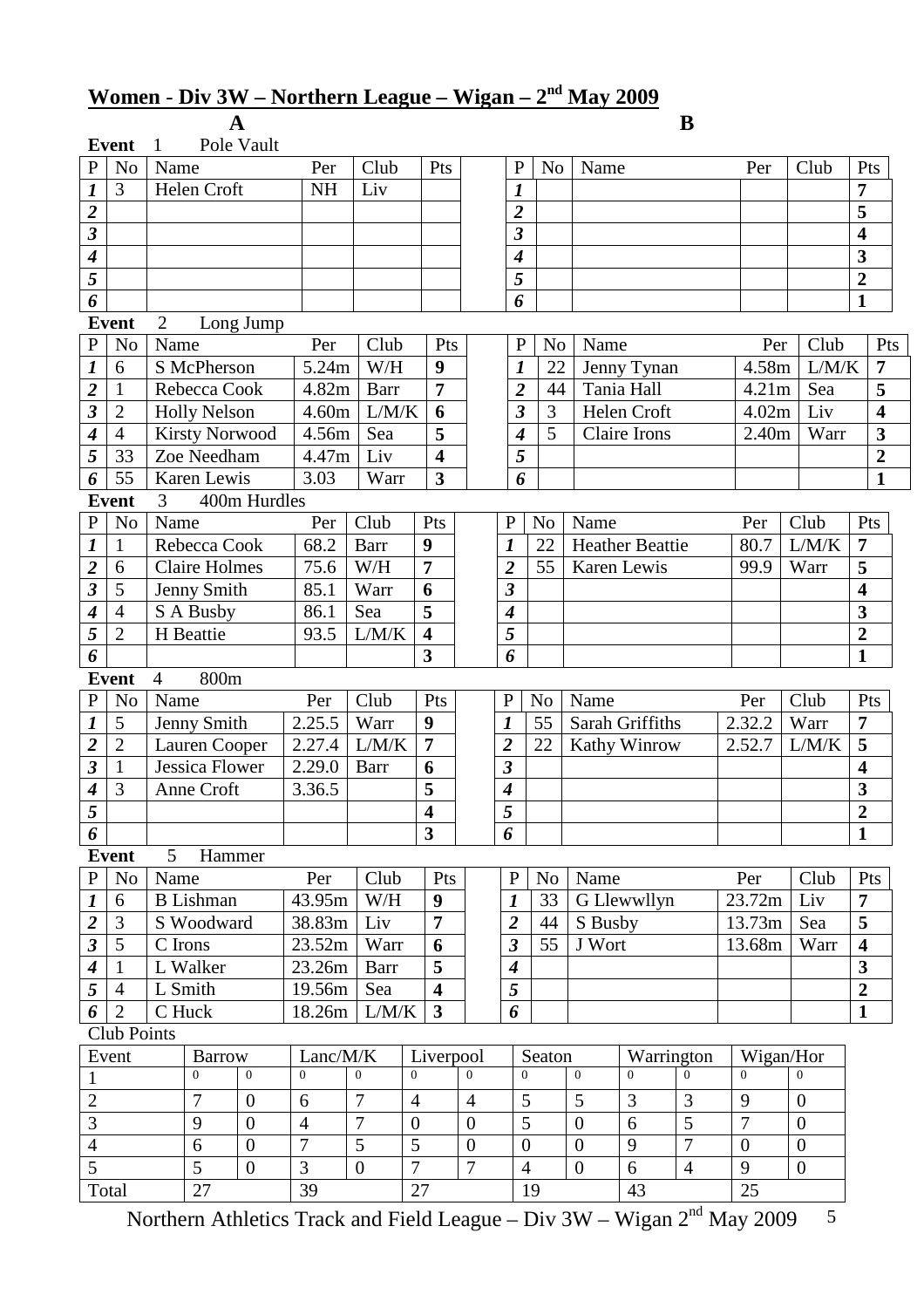### Women

| . .               |  |
|-------------------|--|
| I<br>I<br>۰.<br>v |  |

|                             |                                  |                | A                    |                  |                |                |                  |                         |                  |                              |                |                |                   | B                |                  |                  |             |                         |
|-----------------------------|----------------------------------|----------------|----------------------|------------------|----------------|----------------|------------------|-------------------------|------------------|------------------------------|----------------|----------------|-------------------|------------------|------------------|------------------|-------------|-------------------------|
|                             | Event                            | 6              | 100m                 |                  |                |                |                  |                         |                  |                              |                |                |                   |                  |                  |                  |             |                         |
| $\, {\bf P}$                | N <sub>o</sub>                   | Name           |                      |                  | Per            | Club           |                  | Pts                     |                  | $\mathbf P$                  | N <sub>o</sub> | Name           |                   |                  | Per              | Club             |             | Pts                     |
| $\boldsymbol{l}$            | 6                                |                | M Forrest            |                  | 12.6           | W/H            |                  | $\boldsymbol{9}$        |                  | 1                            | 66             |                | <b>Kate Brick</b> |                  | 13.0             | W/H              |             | $\overline{7}$          |
| $\frac{2}{3}$               | $\mathbf{1}$                     |                | L Turner             |                  | 12.7           | <b>Barr</b>    |                  | $\overline{7}$          |                  | $\overline{2}$               | 44             | G Wright       |                   |                  | 13.3             | Sea              |             | $\overline{\mathbf{5}}$ |
|                             | 3                                |                | A Forrester          |                  | 12.9           | Liv            |                  | 6                       |                  | $\overline{\mathbf{3}}$      | 33             | M Ward         |                   |                  | 13.5             | Liv              |             | $\overline{\mathbf{4}}$ |
| $\overline{\boldsymbol{4}}$ | 5                                |                | <b>B</b> Hicken      |                  | 13.1           | Warr           |                  | 5                       |                  | 4                            | 22             | H Beattie      |                   |                  | 15.6             |                  | L/M/K       | $\overline{\mathbf{3}}$ |
| $\overline{5}$              | $\overline{2}$                   | C Hine         |                      |                  | 13.6           | L/M/K          |                  | $\overline{\mathbf{4}}$ |                  | 5                            | 55             | K Lewis        |                   |                  | 16.3             | Warr             |             | $\overline{2}$          |
| $\boldsymbol{6}$            | $\overline{4}$                   |                | T Stockdale          |                  | 13.7           | Sea            |                  | 3                       |                  | 6                            |                |                |                   |                  |                  |                  |             | $\mathbf{1}$            |
|                             | Event                            | $\overline{7}$ | Shot                 |                  |                |                |                  |                         |                  |                              |                |                |                   |                  |                  |                  |             |                         |
| ${\bf P}$                   | N <sub>o</sub>                   | Name           |                      |                  | Per            | Club           |                  | Pts                     |                  | $\mathbf P$                  | N <sub>o</sub> | Name           |                   |                  | Per              |                  | Club        | Pts                     |
| $\overline{\mathbf{I}}$     | 33                               |                | T Llewellyn          |                  | 10.73m         | Liv            |                  | 9                       |                  | $\boldsymbol{l}$             | 22             |                | H Nelson          |                  | 9.10m            |                  | L/M/K       | $\overline{7}$          |
| $\overline{2}$              | $\overline{4}$                   |                | L Smith              |                  | 9.81m          | Sea            |                  | $\overline{7}$          |                  | $\overline{2}$               | 11             |                | L Walker          |                  | 7.86m            |                  | <b>Barr</b> | 5                       |
| $\overline{\mathbf{3}}$     | $\mathbf{1}$                     | R Cook         |                      |                  | 9.23m          | Barr           |                  | 6                       |                  | $\boldsymbol{\beta}$         | 66             | N Dyer         |                   |                  | 7.72m            |                  | W/H         | $\overline{\mathbf{4}}$ |
| $\overline{\boldsymbol{4}}$ | $\mathbf{2}$                     |                | $\overline{W}$ Laing |                  | 9.20m          | L/M/K          |                  | 5                       |                  | $\boldsymbol{4}$             | 3              |                | S Woodward        |                  | 6.70m            |                  | Liv         | 3                       |
| $\overline{5}$              | 6                                |                | <b>B</b> Lishman     |                  | 8.49m          | W/H            |                  | 4                       |                  | 5                            | 44             | T Hall         |                   |                  | 5.78m            |                  | Sea         | $\overline{2}$          |
| $\overline{6}$              | 5                                |                | T Worthington        |                  | 5.27m          | Warr           |                  | $\overline{\mathbf{3}}$ |                  | 6                            | 55             |                | H Derbyshire      |                  | 4.60m            |                  | Warr        | $\mathbf{1}$            |
|                             | <b>Event</b>                     | 8              |                      | 100m Hurdles     |                |                |                  |                         |                  |                              |                |                |                   |                  |                  |                  |             |                         |
| $\overline{P}$              | N <sub>o</sub>                   | Name           |                      |                  | Per            | Club           |                  | Pts                     |                  | $\mathbf{P}$                 | N <sub>o</sub> | Name           |                   |                  | Per              |                  | Club        | Pts                     |
| $\boldsymbol{l}$            | $\mathbf{1}$                     |                | R Cook               |                  | 16.2           | <b>Barr</b>    |                  | 9                       |                  | $\boldsymbol{l}$             |                |                |                   |                  |                  |                  |             | $\overline{7}$          |
| $\overline{2}$              | $\overline{2}$                   | C Huck         |                      |                  | 16.6           | L/M/K          |                  | $\overline{7}$          |                  | $\overline{2}$               |                |                |                   |                  |                  |                  |             | 5                       |
| $\overline{\mathbf{3}}$     | $\overline{4}$                   |                | S A Busby            |                  | 21.1           | Sea            |                  | 6                       |                  | $\boldsymbol{\beta}$         |                |                |                   |                  |                  |                  |             | 4                       |
| $\overline{\boldsymbol{4}}$ |                                  |                |                      |                  |                |                |                  | 5                       |                  | $\boldsymbol{4}$             |                |                |                   |                  |                  |                  |             | 3                       |
| 5                           |                                  |                |                      |                  |                |                |                  | $\overline{\mathbf{4}}$ |                  | 5                            |                |                |                   |                  |                  |                  |             | $\overline{2}$          |
| $\overline{6}$              | <b>Event</b><br>Triple Jump<br>9 |                |                      |                  |                |                |                  | $\overline{\mathbf{3}}$ |                  | 6                            |                |                |                   |                  |                  |                  |             | $\mathbf{1}$            |
| ${\bf P}$                   |                                  | Name           |                      |                  | Per            | Club           |                  | Pts                     |                  | $\mathbf{P}$                 | N <sub>o</sub> | Name           |                   |                  |                  | Club             |             | Pts                     |
| $\boldsymbol{l}$            | N <sub>0</sub><br>6              |                | S McPherson          |                  | 10.39          | W/H            |                  | 9                       |                  |                              | 66             |                | C Holmes          |                  | Per<br>9.73      | W/H              |             | $\overline{7}$          |
| $\overline{2}$              | 22                               | J Tynan        |                      |                  | 10.11          | L/M/K          |                  | 7                       |                  | 1<br>$\overline{\mathbf{2}}$ | $\overline{2}$ | W Laing        |                   |                  | 9.48             |                  | L/M/K       | 5                       |
|                             | $\mathbf{1}$                     | R Cook         |                      |                  | 9.83           | <b>Barr</b>    |                  | 6                       |                  | $\overline{\mathbf{3}}$      |                |                |                   |                  |                  |                  |             | $\overline{\mathbf{4}}$ |
| $\boldsymbol{4}$            | 3                                | H Croft        |                      |                  | 8.86           | Liv            |                  | 5                       |                  | 4                            |                |                |                   |                  |                  |                  |             | 3                       |
| $\overline{5}$              |                                  |                |                      |                  |                |                |                  | $\overline{\mathbf{4}}$ |                  | $\overline{5}$               |                |                |                   |                  |                  |                  |             | $\overline{2}$          |
| $\boldsymbol{6}$            |                                  |                |                      |                  |                |                |                  | $\overline{\mathbf{3}}$ |                  | 6                            |                |                |                   |                  |                  |                  |             | $\mathbf{1}$            |
|                             | <b>Event</b>                     |                | 10 3000m             |                  |                |                |                  |                         |                  |                              |                |                |                   |                  |                  |                  |             |                         |
| $\mathbf{P}$                | N <sub>0</sub>                   | Name           |                      |                  | Per            | Club           |                  | Pts                     |                  | $\mathbf P$                  | N <sub>o</sub> | Name           |                   |                  | Per              | Club             |             | Pts                     |
| $\boldsymbol{l}$            | $\overline{2}$                   |                | L Gardner            |                  | 10.23.5        | L/M/K          |                  | 9                       |                  | 1                            | 3              | S Jackson      |                   |                  | 11.05.5          | Liv              |             | $\overline{7}$          |
|                             | 5                                |                | L Wood               |                  | 10.28.1        | Warr           |                  | $\overline{7}$          |                  | $\overline{\mathbf{2}}$      | 22             | L Wignall      |                   |                  | 11.21.6          |                  | L/M/K       | 5                       |
| $\frac{2}{3}$               | 33                               |                | M Murphy             |                  | 11.00.9        | Liv            |                  | 6                       |                  | $\boldsymbol{\mathfrak{z}}$  | 55             | C Irons        |                   |                  | 14.41.4          | Warr             |             | $\overline{\mathbf{4}}$ |
| $\overline{4}$              | 6                                |                | C Whitfield          |                  | 11.29.3        | W/H            |                  | 5                       |                  | $\boldsymbol{4}$             |                |                |                   |                  |                  |                  |             | $\mathbf{3}$            |
| $\overline{5}$              |                                  |                |                      |                  |                |                |                  | $\overline{\mathbf{4}}$ |                  | 5                            |                |                |                   |                  |                  |                  |             | $\overline{2}$          |
| $\boldsymbol{6}$            |                                  |                |                      |                  |                |                |                  | $\overline{\mathbf{3}}$ |                  | 6                            |                |                |                   |                  |                  |                  |             | 1                       |
|                             | Club Points                      |                |                      |                  |                |                |                  |                         |                  |                              |                |                |                   |                  |                  |                  |             |                         |
|                             | Event                            |                | <b>Barrow</b>        |                  | Lanc/M/K       |                |                  | Liverpool               |                  |                              | Seaton         |                | Warrington        |                  | Wigan/Hor        |                  |             |                         |
| 6                           |                                  |                | 7                    | $\overline{0}$   | $\overline{4}$ | 3              | 6                |                         | $\overline{4}$   | 3                            |                | $\overline{0}$ | 5                 | $\overline{2}$   | 9                | 7                |             |                         |
| $\overline{7}$              |                                  |                | 6                    | 5                | 5              | $\overline{7}$ | 9                |                         | 3                | $\overline{7}$               |                | $\overline{2}$ | 3                 | $\mathbf{1}$     | $\overline{4}$   | 4                |             |                         |
| $\overline{8}$              |                                  |                | 9                    | $\overline{0}$   | 7              | $\theta$       | $\boldsymbol{0}$ |                         | $\boldsymbol{0}$ | 6                            |                | $\overline{0}$ | $\overline{0}$    | $\boldsymbol{0}$ | $\boldsymbol{0}$ | $\overline{0}$   |             |                         |
| 9                           |                                  |                | 6                    | $\overline{0}$   | 7              | 5              | 5                |                         | $\theta$         | $\boldsymbol{0}$             |                | $\overline{0}$ | $\boldsymbol{0}$  | $\overline{0}$   | 9                | 7                |             |                         |
| $\overline{10}$             |                                  |                | $\boldsymbol{0}$     | $\boldsymbol{0}$ | 9              | $\overline{5}$ | 6                |                         | $\overline{7}$   | $\boldsymbol{0}$             |                | $\overline{0}$ | $\overline{7}$    | $\overline{4}$   | $\overline{5}$   | $\boldsymbol{0}$ |             |                         |
|                             | Total                            |                | 33                   |                  | 52             |                | 40               |                         |                  |                              | 18             |                | 22                |                  | 45               |                  |             |                         |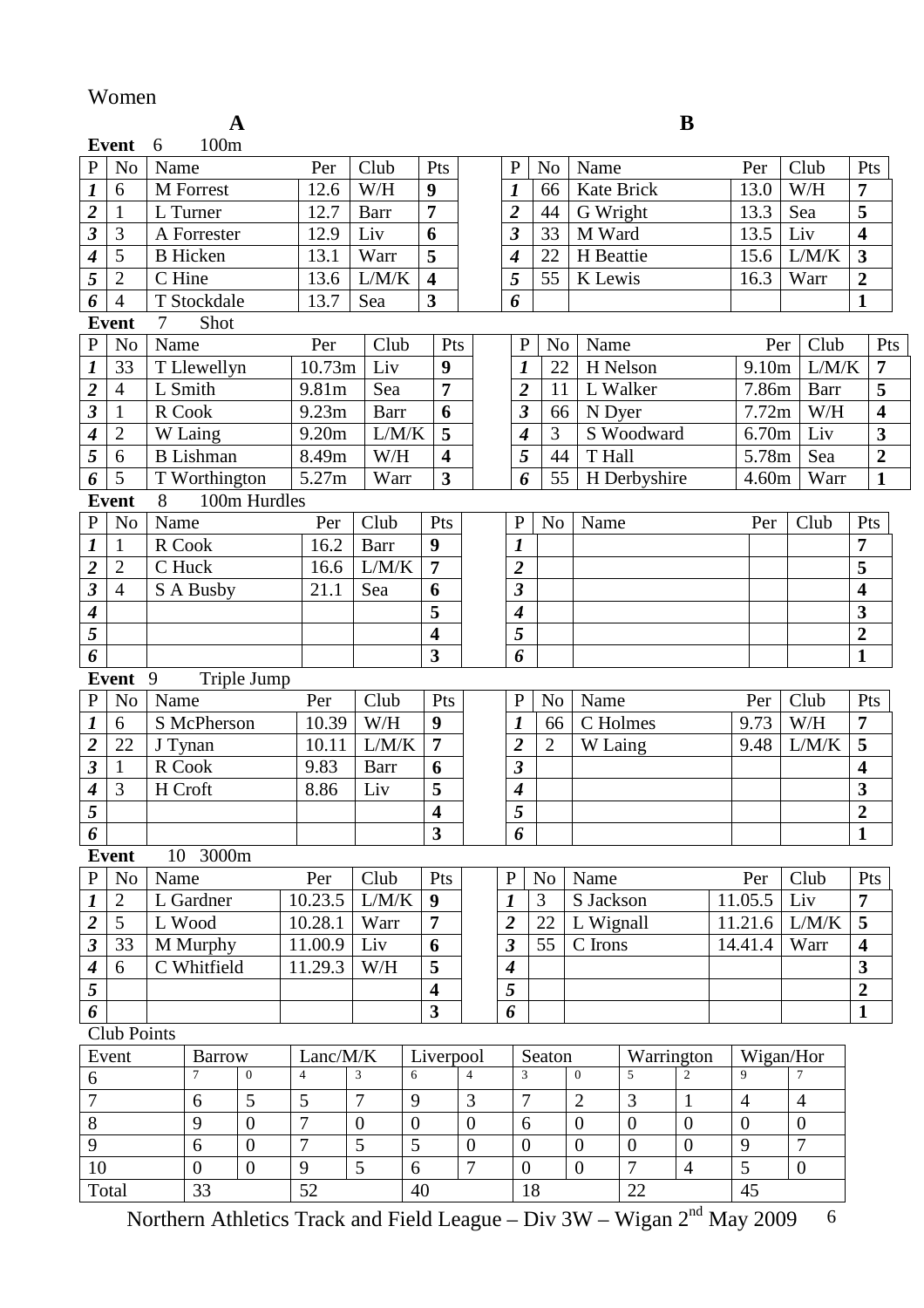### Women

**A B** 

| ٦      |  |
|--------|--|
| ŗ<br>v |  |

|                             | <b>Event</b>                | 11<br>Discus    |                  |                |                |                         |                |                         |                |                  |                |                |                  |        |                |                         |
|-----------------------------|-----------------------------|-----------------|------------------|----------------|----------------|-------------------------|----------------|-------------------------|----------------|------------------|----------------|----------------|------------------|--------|----------------|-------------------------|
| $\mathbf{P}$                | N <sub>o</sub>              | Name            |                  | Per            | Club           | Pts                     |                | $\mathbf{P}$            | N <sub>o</sub> | Name             |                |                |                  | Per    | Club           | Pts                     |
| $\boldsymbol{l}$            | 3                           | G Llewellyn     |                  | 40.08          | Liv            | 9                       |                | $\boldsymbol{l}$        | 6              | <b>B</b> Lishman |                |                |                  | 23.15  | W/H            | $\overline{7}$          |
| $\overline{2}$              | 66                          | V Dyer          |                  | 25.50          | W/H            | $\overline{7}$          |                | $\overline{2}$          | 33             |                  | S Woodward     |                |                  | 21.77  | Liv            | $\overline{\mathbf{5}}$ |
| $\overline{\mathbf{3}}$     | 1                           | L Walker        |                  | 22.19          | Barr           | 6                       |                | $\boldsymbol{\beta}$    | 22             | L Cooper         |                |                |                  | 13.69  | L/M/K          | $\overline{\mathbf{4}}$ |
| $\boldsymbol{4}$            | 5                           | S Wilkinson     |                  | 20.77          | Warr           | 5                       |                | 4                       | 55             | J Wort           |                |                |                  | 13.05  | Warr           | $\overline{\mathbf{3}}$ |
| $\overline{5}$              | $\overline{2}$              | W Laing         |                  | 19.16          | L/M/K          | $\overline{\mathbf{4}}$ |                | 5                       | $\overline{4}$ | L Smith          |                |                | <b>NT</b>        |        | Sea            | $\overline{2}$          |
| 6                           | 44                          | M Pattinson     |                  | 13.46          | Sea            | $\overline{\mathbf{3}}$ |                | 6                       |                |                  |                |                |                  |        |                | 1                       |
|                             | <b>Event</b>                | 400m<br>12      |                  |                |                |                         |                |                         |                |                  |                |                |                  |        |                |                         |
| $\, {\bf P}$                | No                          | Name            |                  | Per            | Club           | Pts                     |                | $\mathbf P$             | N <sub>o</sub> | Name             |                |                |                  | Per    | Club           | Pts                     |
| $\boldsymbol{l}$            | 3                           | E Wakefield     |                  | 60.9           | Liv            | 9                       |                | $\boldsymbol{l}$        | 33             |                  | Z Woodward     |                |                  | 61.0   | Liv            | $\overline{7}$          |
| $\frac{2}{3}$               | $\mathbf{1}$                | L Turner        |                  | 62.7           | <b>Barr</b>    | 7                       |                | $\overline{\mathbf{c}}$ | 55             | S Griffiths      |                |                |                  | 67.0   | Warr           | 5                       |
|                             | 6                           | K Deutch        |                  | 63.1           | W/H            | 6                       |                | 3                       | 66             | C Holmes         |                |                |                  | 69.9   | W/H            | $\overline{\mathbf{4}}$ |
| $\overline{\boldsymbol{4}}$ | $\overline{2}$              | R Mardell       |                  | 63.4           | L/M/K          | $\overline{\mathbf{5}}$ |                | 4                       | 22             | H Beattie        |                |                |                  | 71.5   | L/M/K          | 3                       |
| $\overline{5}$              | 5                           | J Smith         |                  | 69.5           | Warr           | $\overline{\mathbf{4}}$ |                | 5                       | 44             |                  | M Pattinson    |                |                  | 78.8   | Sea            | $\boldsymbol{2}$        |
| $\overline{6}$              | $\overline{4}$              | S A Busby       |                  | 79.6           | Sea            | $\overline{\mathbf{3}}$ |                | 6                       |                |                  |                |                |                  |        |                | $\mathbf{1}$            |
|                             | <b>Event</b>                | 13<br>200m      |                  |                |                |                         |                |                         |                |                  |                |                |                  |        |                |                         |
| ${\bf P}$                   | No                          | Name            |                  | Per            | Club           | Pts                     |                | ${\bf P}$               | N <sub>o</sub> | Name             |                |                |                  | Per    | Club           | Pts                     |
| $\boldsymbol{l}$            | 6                           | M Forrest       |                  | 25.4           | W/H            | 9                       |                | $\boldsymbol{l}$        | 22             | R Mardell        |                |                |                  | 27.1   | L/M/K          | $\overline{7}$          |
| $\overline{\mathbf{c}}$     | 3                           | A Forrester     |                  | 26.4           | Liv            | $\overline{7}$          |                | $\overline{2}$          | 44             | M Pattinson      |                |                |                  | 28.5   | Sea            | $\overline{\mathbf{5}}$ |
| $\overline{\mathbf{3}}$     | 5                           | <b>B</b> Hicken |                  | 26.5           | Warr           | 6                       |                | $\overline{\mathbf{3}}$ | 33             | H Croft          |                |                |                  | 28.8   | Liv            | $\overline{\mathbf{4}}$ |
| $\overline{4}$              | $\mathbf{1}$                | L Turner        |                  | 27.2           | <b>Barr</b>    | 5                       |                | $\boldsymbol{4}$        | 55             | E J Jones        |                |                |                  | 29.9   | Warr           | $\overline{\mathbf{3}}$ |
| $\overline{5}$              | $\overline{4}$              | G Wright        |                  | 27.9           | Sea            | $\overline{\mathbf{4}}$ |                | 5                       |                |                  |                |                |                  |        |                | $\overline{2}$          |
| 6                           | $\overline{2}$              | C Hine          |                  | 29.9           | L/M/K          | $\overline{\mathbf{3}}$ |                | 6                       |                |                  |                |                |                  |        |                | $\mathbf{1}$            |
|                             | 1500m<br><b>Event</b><br>14 |                 |                  |                |                |                         |                |                         |                |                  |                |                |                  |        |                |                         |
| ${\bf P}$                   | No                          | Name            |                  | Per            | Club           | Pts                     |                | ${\bf P}$               | N <sub>o</sub> | Name             |                |                |                  | Per    | Club           | Pts                     |
| $\boldsymbol{l}$            | 5                           | L Wood          |                  | 5.04.0         | Warr           | 9                       |                | $\boldsymbol{l}$        | 55             | J Smith          |                |                |                  | 5.06.5 | Warr           | $\overline{7}$          |
| $\frac{2}{3}$               | $\mathbf{1}$                | K Savage        |                  | 5.05.9         | <b>Barr</b>    | $\overline{7}$          |                | $\overline{2}$          | 11             | J Huck           |                |                |                  | 5.24.2 | Barr           | 5                       |
|                             | $\overline{2}$              | J Perry         |                  | 5.10.1         | L/M/K          | 6                       |                | $\overline{\mathbf{3}}$ | 3              | M Ali            |                |                |                  | 5.42.2 | Liv            | $\overline{\mathbf{4}}$ |
| $\overline{4}$              | 33                          | S Jackson       |                  | 5.11.0         | Liv            | 5                       |                | $\boldsymbol{4}$        | 22             | L Morris         |                |                |                  | 5.48.0 | L/M/K          | $\overline{\mathbf{3}}$ |
| $\overline{5}$              | $\overline{4}$              | E Moore         |                  | 5.46.2         | Sea            | $\overline{\mathbf{4}}$ |                | $\overline{5}$          |                |                  |                |                |                  |        |                | $\boldsymbol{2}$        |
| $\overline{6}$              |                             |                 |                  |                |                | $\mathbf{3}$            |                | $\overline{6}$          |                |                  |                |                |                  |        |                | $\mathbf{1}$            |
|                             | <b>Event</b>                | 15 High Jump    |                  |                |                |                         |                |                         |                |                  |                |                |                  |        |                |                         |
| P                           | N <sub>0</sub>              | Name            |                  | Per            | Club           | Pts                     |                | ${\bf P}$               | N <sub>o</sub> | Name             |                |                |                  | Per    | Club           | Pts                     |
|                             | 6                           | R Culshaw       |                  | 1.60           | W/H            | 9                       |                | $\boldsymbol{l}$        | 44             | K Norwood        |                |                |                  | 1.50   | Sea            | 6                       |
| $\frac{1}{2}$               | $\overline{4}$              | T Stockdale     |                  | 1.55           | Sea            | $\overline{7}$          |                | $\overline{\mathbf{2}}$ | 66             |                  | S Mc Pherson   |                |                  | 1.50   | W/H            | 6                       |
|                             | $\mathbf{1}$                | R Cook          |                  | 1.50           | <b>Barr</b>    | 5.5                     |                | $\overline{\mathbf{3}}$ | $\overline{2}$ | W Laing          |                |                |                  | 1.50   | LM/K           | $\overline{\mathbf{4}}$ |
| $\frac{4}{5}$               | 22                          | C Huck          |                  | 1.50           | L/M/K          | 5.5                     |                | $\boldsymbol{4}$        |                |                  |                |                |                  |        |                | $\mathbf{3}$            |
|                             |                             |                 |                  |                |                | $\overline{\mathbf{4}}$ |                | 5                       |                |                  |                |                |                  |        |                | $\overline{2}$          |
| 6                           |                             |                 |                  |                |                | $\overline{\mathbf{3}}$ |                | 6                       |                |                  |                |                |                  |        |                | $\mathbf{1}$            |
|                             | Club Points                 |                 |                  |                |                |                         |                |                         |                |                  |                |                |                  |        |                |                         |
|                             | Event                       | <b>Barrow</b>   |                  | Lanc/M/K       |                | Liverpool               |                |                         | Seaton         |                  | Warrington     |                |                  |        | Wigan/Hor      |                         |
| 11                          |                             | 6               | $\mathbf{0}$     | $\overline{4}$ | $\overline{4}$ | $\overline{9}$          | $\overline{5}$ | 3                       |                | $\overline{c}$   | 5              | $\overline{3}$ | $\tau$           |        | $\overline{7}$ |                         |
| 12                          |                             | 7               | $\boldsymbol{0}$ | $\mathfrak{S}$ | 3              | 9                       | 7              | 3                       |                | $\overline{2}$   | $\overline{4}$ | 5              | 6                |        | $\overline{4}$ |                         |
| 13                          |                             | 5               | $\boldsymbol{0}$ | $\overline{3}$ | $\overline{7}$ | $\overline{7}$          | $\overline{4}$ | $\overline{4}$          |                | 5                | 6              | 3              | 9                |        | $\overline{0}$ |                         |
| 14                          |                             | $\overline{7}$  | 5                | 6              | 3              | 5                       | $\overline{4}$ | $\boldsymbol{0}$        |                | $\boldsymbol{0}$ | 9              | $\overline{7}$ | $\overline{0}$   |        | $\overline{0}$ |                         |
| 15                          |                             | $\overline{7}$  | $\overline{5}$   | 6              | $\overline{3}$ | $\overline{5}$          | $\overline{4}$ | $\boldsymbol{0}$        |                | $\overline{0}$   | 9              | $\overline{7}$ | $\boldsymbol{0}$ |        | $\overline{0}$ |                         |
| Total                       |                             | 35.5            |                  | 44.5           |                | 50                      |                |                         | $32\,$         |                  | 42             |                |                  | 48     |                |                         |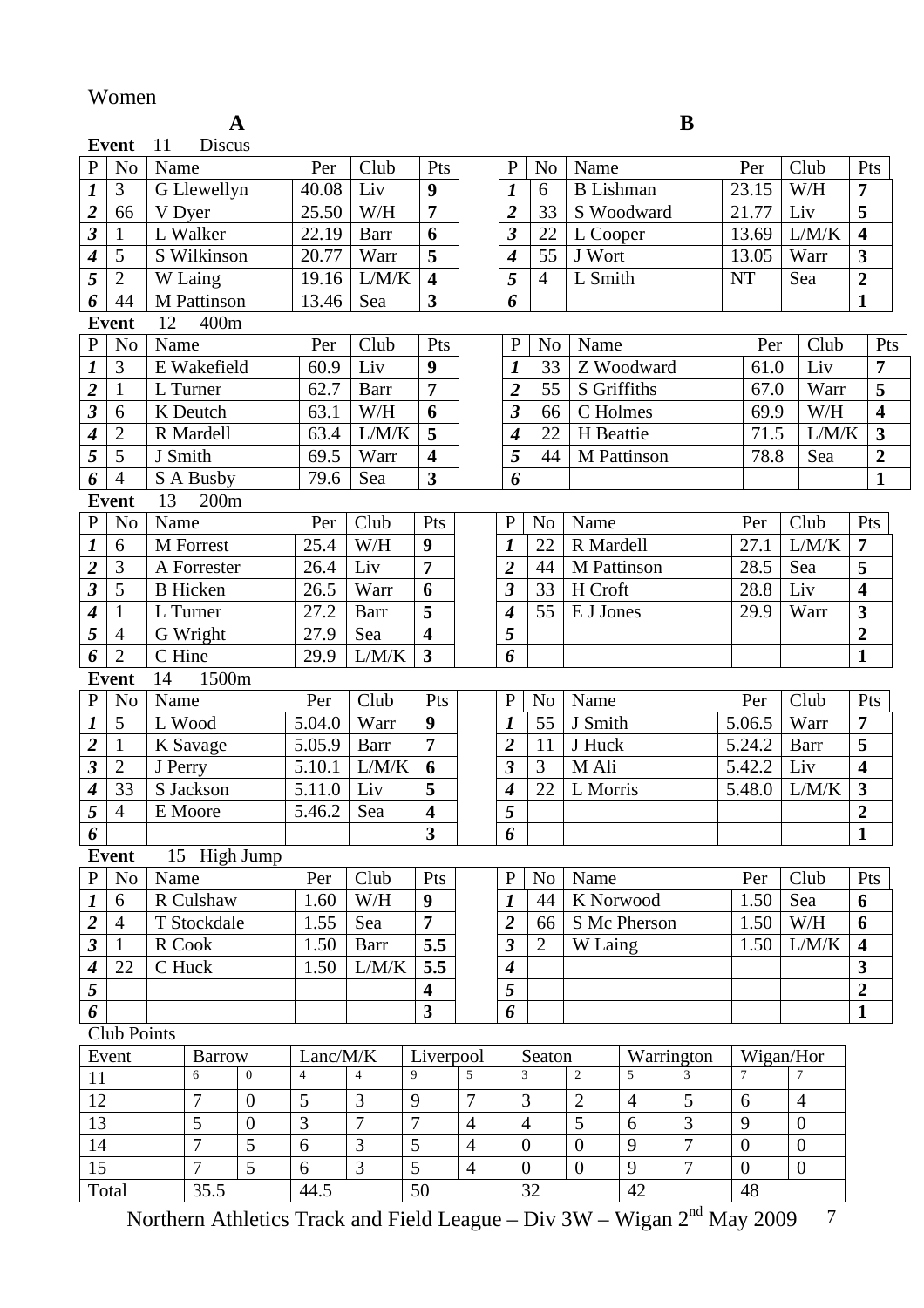### Women

|                             | B<br>A         |                    |                  |               |                  |                              |                  |                             |                |                  |                                  |                                      |                  |                             |                         |
|-----------------------------|----------------|--------------------|------------------|---------------|------------------|------------------------------|------------------|-----------------------------|----------------|------------------|----------------------------------|--------------------------------------|------------------|-----------------------------|-------------------------|
|                             | <b>Event</b>   | Javelin<br>16      |                  |               |                  |                              |                  |                             |                |                  |                                  |                                      |                  |                             |                         |
| ${\bf P}$                   | N <sub>o</sub> | Name               |                  | Per           | Club             | Pts                          |                  | $\mathbf{P}$                | N <sub>o</sub> | Name             |                                  |                                      | Per              | Club                        | Pts                     |
| $\boldsymbol{l}$            | 6              | C Doran            |                  | 35.57         | W/H              | $\boldsymbol{9}$             |                  | $\boldsymbol{l}$            | 33             |                  | Z Woodward                       |                                      | 18.29            | Liv                         | $\overline{7}$          |
| $\overline{2}$              | $\overline{2}$ | C Hook             |                  | 33.95         | L/M/K            | $\overline{7}$               |                  | $\overline{2}$              | 55             | S Griffiths      |                                  |                                      | 16.10            | Warr                        | 5                       |
| $\overline{\mathbf{3}}$     | $\overline{4}$ | L Smith            |                  | 33.15         | Sea              | 6                            |                  | $\overline{\mathbf{3}}$     | 66             | <b>B</b> Lishman |                                  |                                      | 15.80            | W/H                         | $\overline{\mathbf{4}}$ |
| $\boldsymbol{4}$            | 5              | S Wilkinson        |                  | 32.16         | Warr             | 5                            |                  | $\overline{\boldsymbol{4}}$ | 44             | T Hall           |                                  |                                      | 13.13            | Sea                         | $\overline{\mathbf{3}}$ |
| $\overline{5}$              | 3              | S Woodward         |                  | 21.27         | Liv              | $\overline{\mathbf{4}}$      |                  | 5                           | 22             | H Beattie        |                                  |                                      | 11.61            | L/M/K                       | $\overline{2}$          |
| 6                           | $\mathbf{1}$   | L Walker           |                  | 19.65         | Barr             | $\mathbf{3}$                 |                  | 6                           |                |                  |                                  |                                      |                  |                             | $\mathbf{1}$            |
|                             | <b>Event</b>   | 17 4 x 100m        |                  |               |                  |                              |                  |                             |                |                  |                                  |                                      |                  |                             |                         |
| ${\bf P}$                   | N <sub>o</sub> | Name               |                  | Per           | Club             | Pts                          |                  | $\mathbf{P}$                | N <sub>o</sub> | Name             |                                  |                                      | Per              | Club                        | Pts                     |
| $\boldsymbol{l}$            | 6              | W/H                |                  | 52.1          |                  | 9                            |                  | 1                           |                |                  |                                  |                                      |                  |                             | $\overline{7}$          |
| $\overline{2}$              | $\overline{4}$ | Sea                |                  | 54.8          |                  | $\overline{7}$               |                  | $\overline{2}$              |                |                  |                                  |                                      |                  |                             | 5                       |
| $\overline{\mathbf{3}}$     | 3              | Liv                |                  | 55.4          |                  | 6                            |                  | $\boldsymbol{\beta}$        |                |                  |                                  |                                      |                  |                             | $\overline{\mathbf{4}}$ |
| $\overline{\boldsymbol{4}}$ | $\overline{2}$ | L/M/K              |                  | 55.9          |                  | 5                            |                  | $\boldsymbol{4}$            |                |                  |                                  |                                      |                  |                             | $\overline{\mathbf{3}}$ |
| $\overline{5}$              | 5              | Warr               |                  | 61.3          |                  | $\overline{\mathbf{4}}$      |                  | 5                           |                |                  |                                  |                                      |                  |                             | $\overline{2}$          |
| 6                           |                |                    |                  |               |                  | $\overline{\mathbf{3}}$      |                  | 6                           |                |                  |                                  |                                      |                  |                             | $\mathbf{1}$            |
|                             | <b>Event</b>   | 18<br>4 x 400m     |                  |               |                  |                              |                  |                             |                |                  |                                  |                                      |                  |                             |                         |
| ${\bf P}$                   | N <sub>0</sub> | Name               |                  | Per           | Club             | Pts                          |                  | $\mathbf{P}$                | N <sub>o</sub> | Name             |                                  |                                      | Per              | Club                        | Pts                     |
| $\boldsymbol{l}$            | 3              | Liv                |                  | 4.26.4        |                  | 9                            |                  | $\boldsymbol{l}$            |                |                  |                                  |                                      |                  |                             | $\overline{7}$          |
| $\overline{2}$              | 5              | Warr               |                  | 4.26.8        |                  | $\overline{7}$               |                  | $\overline{2}$              |                |                  |                                  |                                      |                  |                             | 5                       |
| $\overline{\mathbf{3}}$     | $\overline{2}$ | L/M/K              |                  | 4.30.1        |                  | 6                            |                  | $\boldsymbol{\beta}$        |                |                  |                                  |                                      |                  |                             | $\overline{\mathbf{4}}$ |
| $\overline{\boldsymbol{4}}$ | $\overline{4}$ | Sea                |                  | 4.53.9        |                  | 5                            |                  | $\overline{\boldsymbol{4}}$ |                |                  |                                  |                                      |                  |                             | 3                       |
| $\overline{5}$              |                |                    |                  |               |                  | $\overline{\mathbf{4}}$      |                  | 5                           |                |                  |                                  |                                      |                  |                             | $\boldsymbol{2}$        |
| $\boldsymbol{6}$            |                |                    |                  |               |                  | $\overline{\mathbf{3}}$      |                  | 6                           |                |                  |                                  |                                      |                  |                             | $\mathbf{1}$            |
|                             | <b>Event</b>   | 19                 |                  |               |                  |                              |                  |                             |                |                  |                                  |                                      |                  |                             |                         |
| $\, {\bf P}$                | N <sub>0</sub> | Name               |                  | Per           | Club             | Pts                          |                  | $\mathbf{P}$                | N <sub>o</sub> | Name             |                                  |                                      | Per              | Club                        | Pts                     |
| $\boldsymbol{l}$            |                |                    |                  |               |                  | 9                            |                  | 1                           |                |                  |                                  |                                      |                  |                             | 7                       |
| $\overline{2}$              |                |                    |                  |               |                  | $\overline{7}$               |                  | $\overline{2}$              |                |                  |                                  |                                      |                  |                             | 5                       |
| $\overline{\mathbf{3}}$     |                |                    |                  |               |                  | 6                            |                  | $\mathfrak{z}$              |                |                  |                                  |                                      |                  |                             | $\overline{\mathbf{4}}$ |
| $\boldsymbol{4}$            |                |                    |                  |               |                  | 5                            |                  | $\boldsymbol{4}$            |                |                  |                                  |                                      |                  |                             | 3                       |
| $\overline{5}$              |                |                    |                  |               |                  | $\overline{\bf{4}}$          |                  | $\overline{5}$              |                |                  |                                  |                                      |                  |                             | $\overline{2}$          |
| 6                           |                |                    |                  |               |                  | $\overline{\mathbf{3}}$      |                  | 6                           |                |                  |                                  |                                      |                  |                             | $\mathbf{1}$            |
|                             | <b>Event</b>   | 20                 |                  |               |                  |                              |                  |                             |                |                  |                                  |                                      |                  |                             |                         |
| ${\bf P}$                   | N <sub>o</sub> | Name               |                  | Per           | Club             | Pts                          |                  | $\mathbf P$                 | N <sub>o</sub> | Name             |                                  |                                      | Per              | Club                        | Pts                     |
| $\boldsymbol{l}$            |                |                    |                  |               |                  | $\boldsymbol{9}$             |                  | $\boldsymbol{l}$            |                |                  |                                  |                                      |                  |                             | 7                       |
| $\overline{2}$              |                |                    |                  |               |                  | $\overline{7}$               |                  | $\boldsymbol{2}$            |                |                  |                                  |                                      |                  |                             | 5                       |
| $\overline{\mathbf{3}}$     |                |                    |                  |               |                  | 6                            |                  | $\overline{\mathbf{3}}$     |                |                  |                                  |                                      |                  |                             | $\overline{\mathbf{4}}$ |
| $\overline{\boldsymbol{4}}$ |                |                    |                  |               |                  | 5<br>$\overline{\mathbf{4}}$ |                  | $\boldsymbol{4}$            |                |                  |                                  |                                      |                  |                             | 3                       |
| $\overline{5}$              |                |                    |                  |               |                  |                              |                  | 5                           |                |                  |                                  |                                      |                  |                             | $\overline{2}$          |
| 6                           |                |                    |                  |               |                  | $\overline{\mathbf{3}}$      |                  | 6                           |                |                  |                                  |                                      |                  |                             | $\mathbf{1}$            |
|                             | Club Points    |                    |                  |               |                  |                              |                  |                             |                |                  | Warrington                       |                                      |                  |                             |                         |
|                             | Event          | <b>Barrow</b><br>3 | $\overline{0}$   | Lanc/M/K<br>7 | $\overline{c}$   | Liverpool<br>$\overline{4}$  | $\overline{7}$   | 6                           | Seaton         | $\overline{3}$   | 5                                | $\overline{5}$                       | 9                | Wigan/Hor<br>$\overline{4}$ |                         |
| 16                          |                |                    |                  |               |                  |                              |                  | 7                           |                | $\overline{0}$   |                                  |                                      |                  |                             |                         |
| 17                          |                | $\overline{0}$     | $\boldsymbol{0}$ | 5<br>6        | $\overline{0}$   | 6                            | $\overline{0}$   |                             |                | $\overline{0}$   | $\overline{4}$<br>$\overline{7}$ | $\boldsymbol{0}$<br>$\boldsymbol{0}$ | 9                | $\boldsymbol{0}$            |                         |
| 18<br>19                    |                | $\boldsymbol{0}$   | $\boldsymbol{0}$ |               | $\boldsymbol{0}$ | 9                            | $\boldsymbol{0}$ | 5                           |                |                  |                                  |                                      | $\boldsymbol{0}$ | $\overline{0}$              |                         |
| 20                          |                |                    |                  |               |                  |                              |                  |                             |                |                  |                                  |                                      |                  |                             |                         |
| Total                       |                | 3                  |                  | 20            |                  | 26                           |                  | 21                          |                |                  | 21                               |                                      | 22               |                             |                         |
|                             |                |                    |                  |               |                  |                              |                  |                             |                |                  |                                  |                                      |                  |                             |                         |